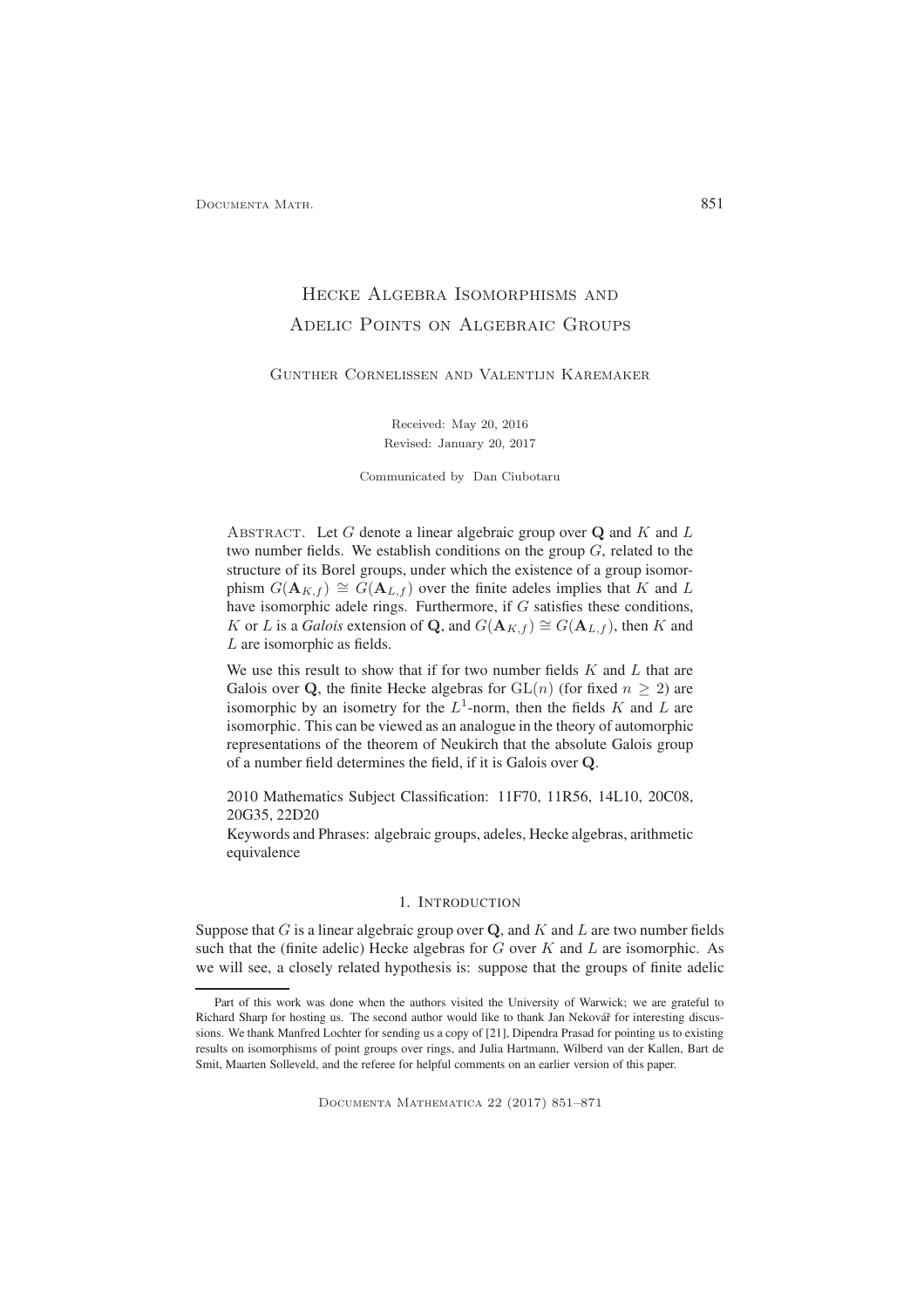852 G. Cornelissen and V. Karemaker

points on  $G$  are isomorphic for  $K$  and  $L$ . What does this imply about the relationship between the fields  $K$  and  $L$ ? Before stating the general result, let us discuss an example.

EXAMPLE A. If  $G = \mathbf{G}_a^r \times \mathbf{G}_m^s$  for any integers r, s, then for any two distinct imaginary quadratic fields K and L of discriminant  $<-8$  we have an isomorphism of topological groups  $G(\mathbf{A}_{K,f}) \cong G(\mathbf{A}_{L,f})$  while  $\mathbf{A}_{K} \not\cong \mathbf{A}_{L}$  and  $\mathbf{A}_{K,f} \not\cong \mathbf{A}_{L,f}$ (cf. Section 2). To prove this, one determines separately the abstract structures of the additive and multiplicative groups of the adele ring  $A_K$  and sees that they depend on only a few arithmetic invariants, allowing for a lot of freedom in "exchanging local factors". This example illustrates that at least some condition on the rank, unipotent rank, and action of the torus on the unipotent part will be required to deduce that we have a ring isomorphism  $\mathbf{A}_K \cong \mathbf{A}_L$ .

Let us now state the main technical condition, which we will elaborate on in Section 3.

Definition B. Let G denote a linear algebraic group over Q. We call G *fertile* for a field  $K/\mathbf{Q}$  if G contains a Borel group B which is split over K as  $B = T \ltimes U$ with  $T \neq \{1\}$  and  $U \neq \{0\}$ , and such that over K, the split maximal torus T acts non-trivially by conjugation on the abelianisation of the maximal unipotent group U. In Appendix A, it is shown that  $G$  being fertile for  $K$  is equivalent to  $G$  containing a K-split maximal torus and having a connected component which is *not* a direct product of a torus and a unipotent group.

Split tori and unipotent groups are not fertile for any  $K$ . On the other hand, for  $n > 2$ ,  $GL(n)$  is fertile for all K. In general, fertility is slightly stronger than noncommutativity. Roughly speaking, it says that the group has semisimple elements that do not commute with certain unipotent elements.

Our first main result is:

Theorem C. *Let* K *and* L *be two number fields, and let* G *denote a linear algebraic group over* Q *which is fertile for* K *and* L*. There is a topological group isomorphism of finite adelic point groups*  $G(\mathbf{A}_{K,f}) \cong G(\mathbf{A}_{L,f})$  *if and only if there is a topological ring isomorphism*  $\mathbf{A}_K \cong \mathbf{A}_L$ .

An isomorphism of adele rings  $A_K \cong A_L$  implies (but is generally stronger than) arithmetic equivalence of  $K$  and  $L$  (Komatsu [20], cf. [18, VI.2]). Recall that  $K$ and L are said to be arithmetically equivalent if they have the same Dedekind zeta function:  $\zeta_K = \zeta_L$ . If K or L is a Galois extension of Q, then this is known to imply that  $K$  and  $L$  are isomorphic as fields (Gaßmann [9], cf. [18, III.1]).

The question whether  $G(R) \cong G(S)$  for algebraic groups G and rings R, S implies a ring isomorphism  $R \cong S$  has been considered before (following seminal work of van der Waerden and Schreier from 1928 [36]), most notably when  $G = GL_n$  for  $n \geq 3$ or when G is a Chevalley group and R and S are integral domains (see, e.g., [6], [31] and the references therein). The methods employed there make extensive use of root data and Lie algebras.

By contrast, our proof of Theorem C uses number theory in adele rings and, by not passing to Lie algebras, applies to a more general class of (not necessarily reductive)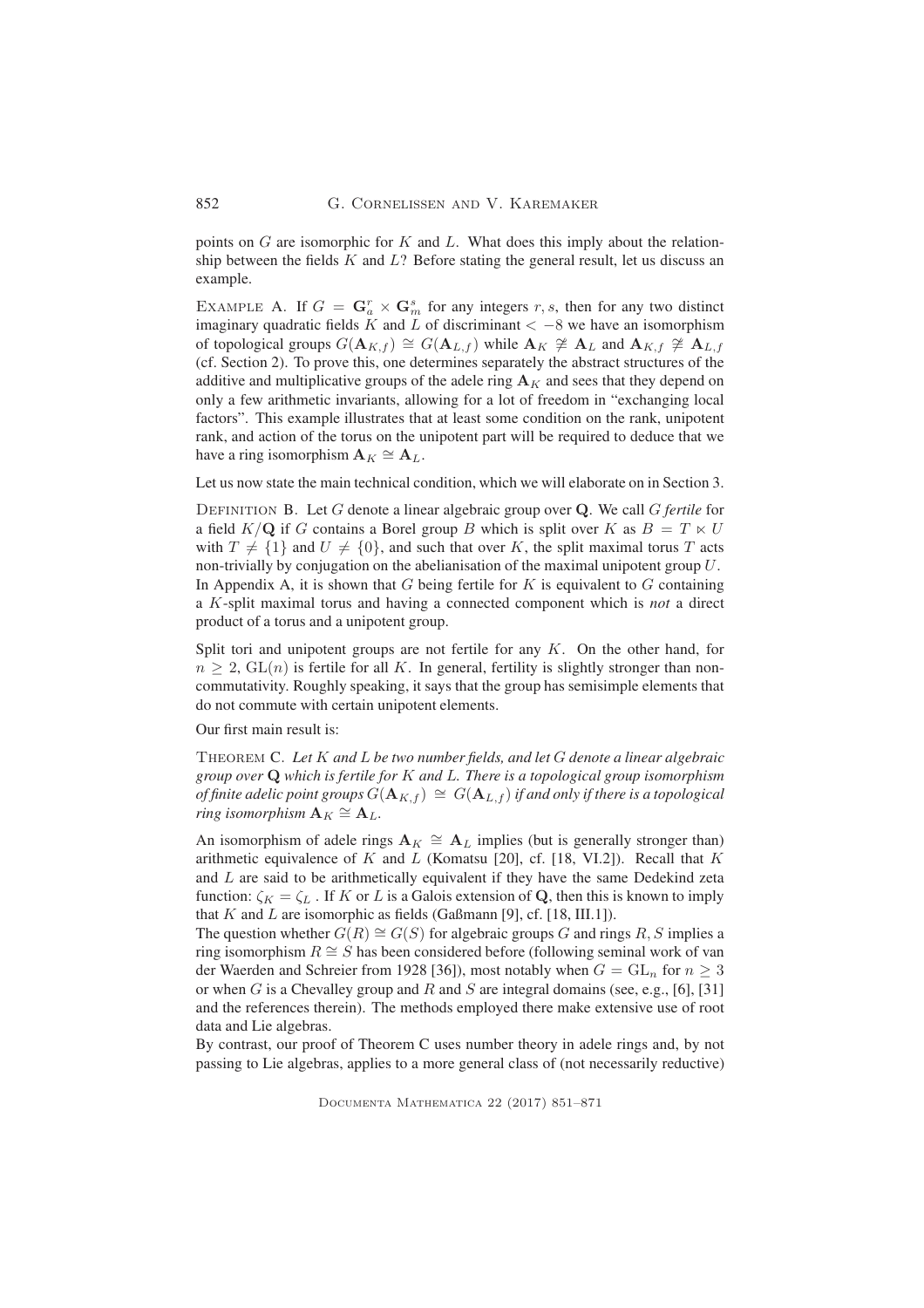algebraic groups. First, we prove in general that maximal divisible subgroups  **of**  $G(\mathbf{A}_{K,f})$  and maximal unipotent point groups are the same up to conjugacy (Proposition 4.8; note that this does not apply at the archimedean places). The torus  $T$  (as a quotient of the normaliser N of the unipotent point group D by itself) acts on the abelian group  $V = [N, D]/[D, D]$ , that decomposes as a sum of one-dimensional T-modules, on which T acts by multiplication with powers. Now we use a formula of Siegel, which allows us to express any adele as a linear combination of fixed powers, to show how this implies that the centre of the endomorphism ring of the T-module V is a a cartesian power of the finite adele ring. We then use the structure of the maximal principal ideals in the finite adele ring to find from these data the adele ring itself.

EXAMPLE D. Consider  $G = GL(2)$ . Then  $\mathbf{D} = \begin{pmatrix} 1 & \mathbf{A}_{K,f} \\ 0 & 1 \end{pmatrix} \cong (\mathbf{A}_{K,f}, +)$  is (conjugate to) a group of strictly upper triangular matrices,  $\mathbf{N} = \begin{pmatrix} \mathbf{A}_{K,f}^{*} & \mathbf{A}_{K,f} \\ 0 & \mathbf{A}_{K,f}^{*} \end{pmatrix}$  and  $\mathbf{T} \cong (\mathbf{A}_{K,f}^*, \cdot)^2$  (represented as diagonal matrices) acts on  $\mathbf{V} \cong \mathbf{D}$ , represented as upper triangular matrices, by multiplication. Now End<sub>T</sub>V  $\cong$  **A**<sub>K,f</sub> as (topological) rings.

By the (finite adelic) *Hecke algebra* for G over K, we mean the convolution algebra  $\mathcal{H}_G(K) := C_c^{\infty}(G(\mathbf{A}_{K,f}), \mathbf{R})$  of locally constant compactly supported real-valued functions on  $G(\mathbf{A}_{K,f})$ . By an  $L^1$ -*isomorphism* of Hecke algebras we mean one that respects the  $L^1$ -norm. The second main result is the following:

Theorem E. *Let* K *and* L *be two number fields, and let* G *denote a linear algebraic group over* Q *that is fertile for* K *and* L*. There is an* L 1 *-isomorphism of Hecke*  $algebras \mathscr{H}_G(K) \cong \mathscr{H}_G(L)$  *if and only if there is a ring isomorphism*  $\mathbf{A}_K \cong \mathbf{A}_L$ .

This follows from the previous theorem by using some density results in functional analysis and a theorem on the reconstruction of an isomorphism of groups from an isometry of  $L^1$ -group algebras due to Wendel [41]. It seems that the analytic condition of being an isometry for the  $L^1$ -norm is necessary (cf. [16], which uses the Bernstein decomposition to show that purely algebraic isomorphisms of Hecke algebras of local fields cannot distinguish local fields).

Let  $\mathfrak{G}_K$  denote the absolute Galois group of a number field K that is Galois over **Q**. Neukirch [26] has proven that  $\mathfrak{G}_K$  determines K (Uchida [39] later removed the condition that  $K$  is Galois over  $Q$ ). The set of one-dimensional representations of  $\mathfrak{G}_K$ , i.e., the abelianisation  $\mathfrak{G}_K^{\text{ab}}$ , far from determines K (compare [29] or [2]). Several years ago, in connection with the results in [8], Jonathan Rosenberg asked the first author whether, in a suitable sense, two-dimensional irreducible—the "lowestdimensional non-abelian"— representations of  $\mathfrak{G}_K$  determine K. By the philosophy of the global Langlands programme, such representations of  $\mathfrak{G}_K$  in  $GL(n, \mathbb{C})$  should give rise to automorphic representations, i.e., to certain modules over the Hecke algebra  $\mathcal{H}_{GL(n)}(K)$ . If we consider the analogue of this question in the setting of  $\mathcal{H}_{GL(n)}(K)$ -modules instead of *n*-dimensional Galois representations, our main theorem implies a kind of "automorphic anabelian theorem":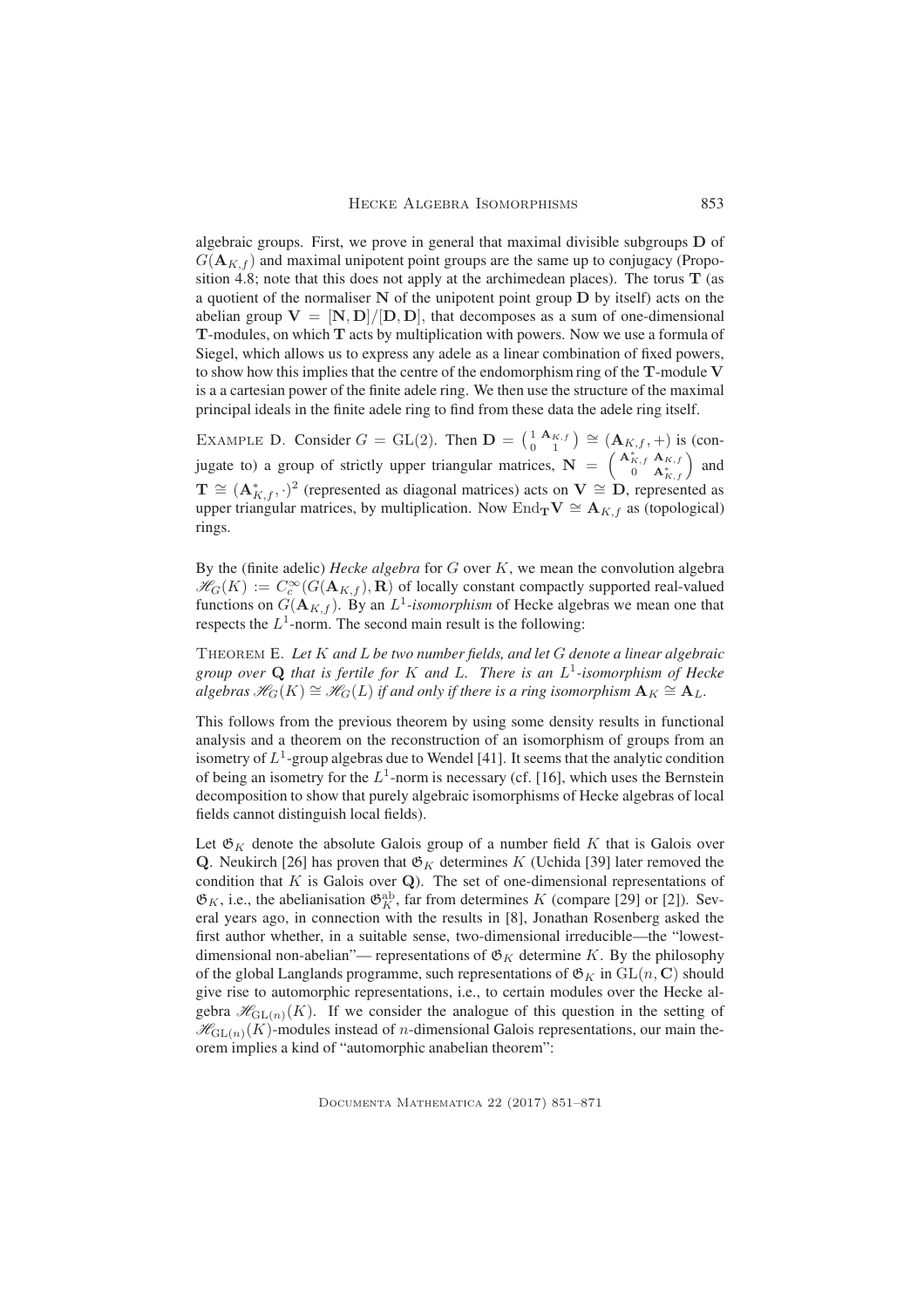Corollary F. *Suppose that* K *and* L *are number fields that are Galois over* Q*. There is an L*<sup>1</sup>-algebra isomorphism of Hecke algebras  $\mathscr{H}_{\text{GL}(n)}(K) \cong \mathscr{H}_{\text{GL}(n)}(L)$ *for some*  $n \geq 2$  *if and only if there is a field isomorphism*  $K \cong L$ *.* 

We now present some open problems:

- (1) Is it possible to characterise *precisely* the linear algebraic groups for which  $G(\mathbf{A}_K) \cong G(\mathbf{A}_L)$  implies  $\mathbf{A}_K \cong \mathbf{A}_L$ ? Is Theorem C true without imposing that a maximal torus  $T$  of  $G$  splits over  $K$  and  $L$ ?
- (2) What happens if  $G$  is not a linear algebraic group, but any algebraic group? (It follows from Chevalley's structure theorem that such  $G$  have a unique maximal linear subgroup H; can we deduce  $H(A_K) \cong H(A_L)$  from  $G(\mathbf{A}_K) \cong G(\mathbf{A}_L)$ ? What happens if there is no linear part, i.e., G is an abelian variety, e.g., an elliptic curve? For every number field, is there a sufficiently interesting elliptic curve  $E/\mathbf{Q}$  such that  $E(\mathbf{A}_K)$  determines all localisations of K?
- (3) What happens over global fields of positive characteristic?
- (4) The category of  $\mathcal{H}_G(K)$ -modules does not seem to determine the field K, cf. [16]. Can the category be enriched in some way so as to determine  $K$ ? Our theorem suggests to try and keep track of some analytic information about  $\mathcal{H}_G(K)$  related to the  $L^1$ -norm.

The paper has the following structure. In Section 2, we discuss what happens if G is the additive or multiplicative group or a direct product thereof. In Section 3, we introduce and discuss the notion of fertility. In Section 4, we prove that maximal divisibility is equivalent to unipotency in finite-adelic point groups. In Section 5 we use this to prove Theorem C. In Section 6, we discuss Hecke algebras and prove Theorem E.

## 2. ADDITIVE AND MULTIPLICATIVE GROUPS OF ADELES

In this section, we elaborate on Example A from the introduction. We discuss the group structure of the additive and multiplicative groups of adeles of a number field, and we recall the notions of local isomorphism of number fields and its relation to isomorphism of adele rings and to arithmetic equivalence. We introduce *local* additive and multiplicative isomorphisms and prove that their existence implies arithmetic equivalence.

Arithmetic equivalence and local isomorphism.

2.1. NOTATIONS/DEFINITIONS. If K is a number field with ring of integers  $\mathscr{O}_K$ , let  $M_K$  denote the set of all places of K,  $M_{K,f}$  the set of non-archimedean places of K, and  $M_{K,\infty}$  the set of archimedean places. If  $\mathfrak{p} \in M_{K,f}$  is a prime ideal, then  $K_{\mathfrak{p}}$ denotes the completion of K at p, and  $\mathcal{O}_{K,p}$  its ring of integers. Let  $e(\mathfrak{p})$  and  $f(\mathfrak{p})$ denote the ramification and residue degrees of  $\mathfrak p$  over the rational prime  $p$  below  $\mathfrak p$ , respectively. The *decomposition type* of a rational prime p in a field K is the sequence  $(f(\mathfrak{p}))_{\mathfrak{p}|p}$  of residue degrees of the prime ideals of K above p, in increasing order, with multiplicities.

For an archimedean place p of K, we have  $K_p = \mathbf{R}$  or C and we let  $\mathcal{O}_{K,p} = K_p$ .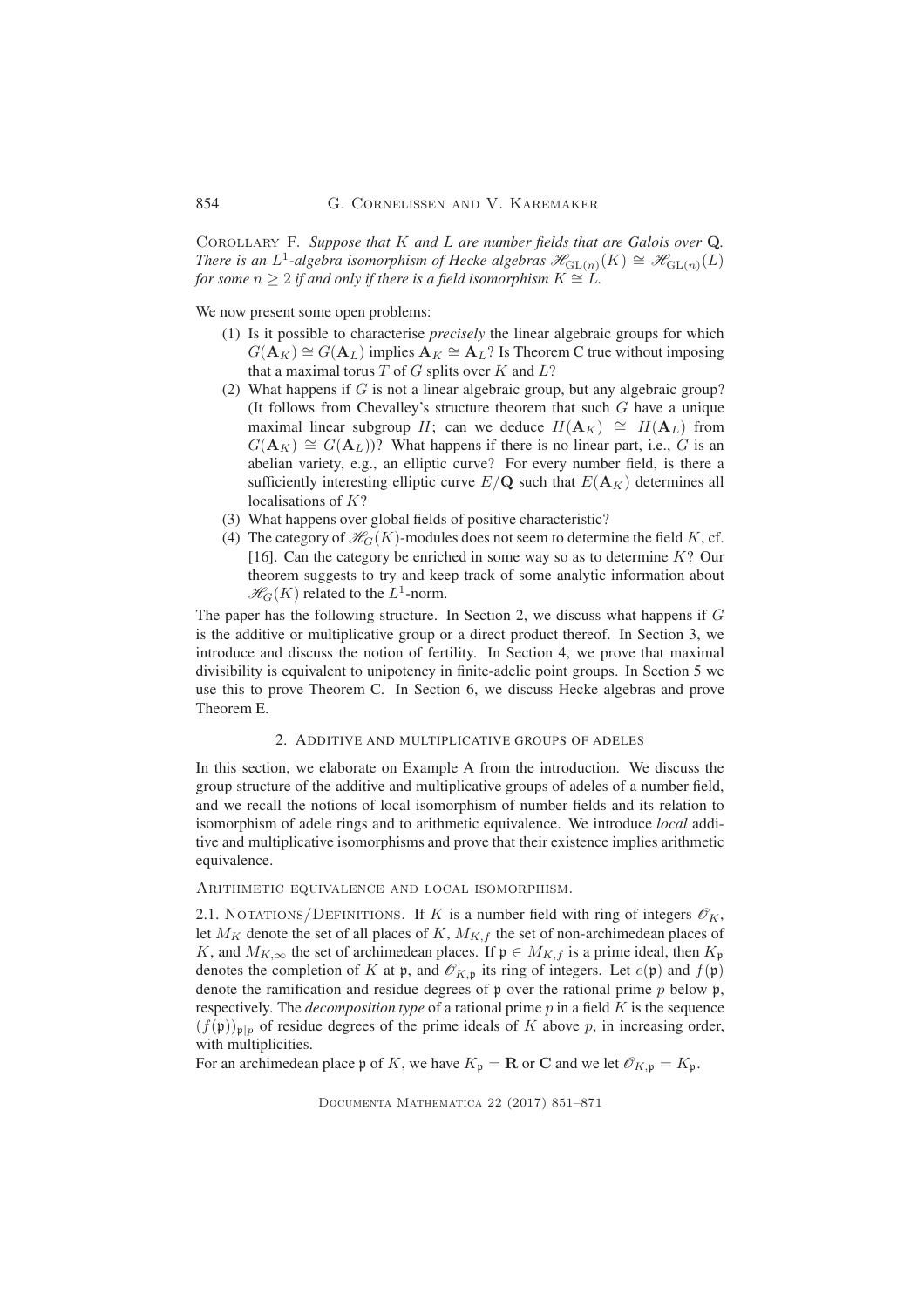2.2. DEFINITION. We use the notation  $\prod'(G_i, H_i)$  for the restricted product of the groups  $G_i$  with respect to the subgroups  $H_i$ . We denote by

$$
\mathbf{A}_K = \prod_{\mathfrak{p} \in M_K}^{\prime}(K_{\mathfrak{p}}, \mathscr{O}_{K, \mathfrak{p}})
$$

the adele ring of  $K$ , and by

$$
\mathbf{A}_{K,f} = \prod_{\mathfrak{p} \in M_{K,f}} (K_{\mathfrak{p}}, \mathscr{O}_{K,\mathfrak{p}})
$$

its ring of finite adeles.

Two number fields K and L are *arithmetically equivalent* if for all but finitely many prime numbers  $p$ , the decomposition types of  $p$  in  $K$  and  $L$  coincide. Two number fields K and L are called *locally isomorphic* if there is a bijection  $\varphi: M_{K,f} \to M_{L,f}$  between their sets of prime ideals such that the corresponding local fields are topologically isomorphic, i.e.  $K_{\mathfrak{p}} \cong L_{\varphi(\mathfrak{p})}$  for all  $\mathfrak{p} \in M_{K,f}$ .

The *Dedekind zeta function* of a number field K is defined as

$$
\zeta_K(s) = \sum_{I \subseteq \mathscr{O}_K} (\# \mathscr{O}_K/I)^{-s},
$$

where the sum ranges over the nonzero ideals of  $\mathcal{O}_K$ .

The main properties are summarised in the following proposition (see e.g. [18, III.1 and VI.2]):

2.3. Proposition. *Let* K *and* L *be number fields. Then:*

- (i) K and L are locally isomorphic if and only if the adele rings  $A_K$  and  $A_L$  are *isomorphic as topological rings, if and only if the rings of finite adeles*  $\mathbf{A}_{K,f}$ *and* AL,f *are isomorphic as topological rings.*
- (ii) K and L are arithmetically equivalent if and only if  $\zeta_K = \zeta_L$ , if and only if *there is a bijection*  $\varphi: M_{K,f} \to M_{L,f}$  *such that the local fields*  $K_{\mathfrak{p}} \cong L_{\varphi(\mathfrak{p})}$ *are isomorphic for* all but finitely many  $\mathfrak{p} \in M_{K,f}$ .
- (iii) *We have*  $K \cong L \Rightarrow A_K \cong A_L$  *(as topological rings)*  $\Rightarrow \zeta_K = \zeta_L$  *and none of the implications can be reversed in general, but if* K *or* L *is Galois over* Q, then all implications can be reversed.  $\square$

THE ADDITIVE GROUP OF ADELES.

2.4. Proposition. *If* H *is a number field, then there are topological isomorphisms of additive groups*

$$
(\mathbf{A}_{H,f},+)\cong(\mathbf{A}_{\mathbf{Q},f}^{[H:\mathbf{Q}]},+)
$$

*and*

$$
(\mathbf{A}_H, +) \cong (\mathbf{A}_{\mathbf{Q}}^{[H:\mathbf{Q}]}, +).
$$

*Proof.* If p is a prime of H above the rational prime p, then  $\mathcal{O}_{H,p}$  is a free  $\mathbb{Z}_p$ -module of rank  $e(\mathfrak{p})f(\mathfrak{p})$  (cf. [5, 5.3-5.4]). By tensoring with Q, summing over all  $\mathfrak{p} \mid p$  for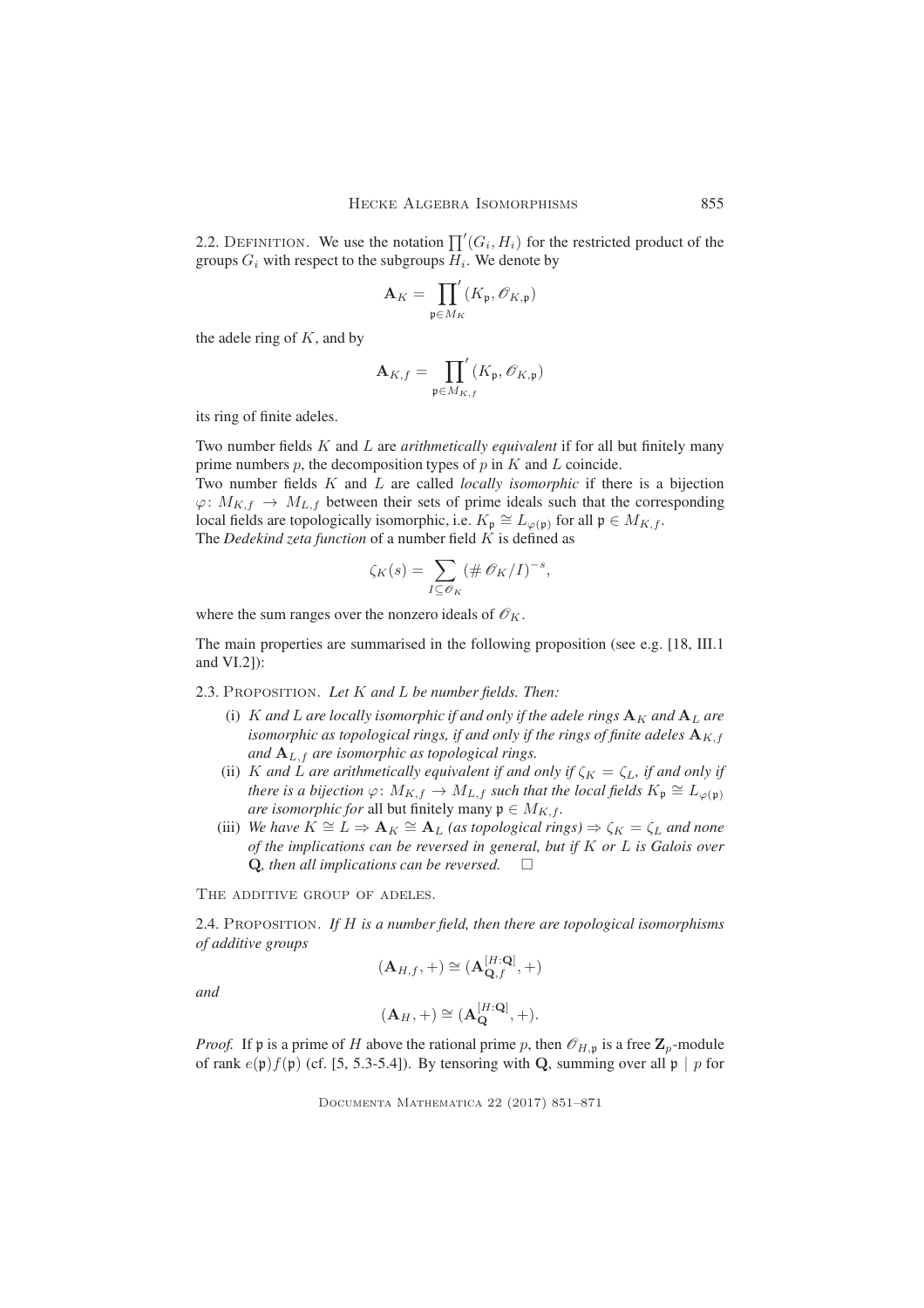856 G. Cornelissen and V. Karemaker

fixed p, and using that  $n := [H : \mathbf{Q}] = \sum_{\mathfrak{p} | p} e(\mathfrak{p}) f(\mathfrak{p})$ , we find that

$$
\begin{aligned} (\mathbf{A}_{H,f},+) &= \prod_{p \in M_{\mathbf{Q},f}} \bigl( \bigoplus_{\mathfrak{p} \mid p} (H_{\mathfrak{p}},+), \bigoplus_{\mathfrak{p} \mid p} (\mathscr{O}_{H,\mathfrak{p}},+) \bigr) \\ & \cong \prod_{p \in M_{\mathbf{Q},f}} \bigl( (\mathbf{Q}_{p}^{n},+),(\mathbf{Z}_{p}^{n},+)\bigr) \cong (\mathbf{A}_{\mathbf{Q},f}^{n},+), \end{aligned}
$$

and then the second statement follows from  $({\bf A}_H,+) = ({\bf A}_{H,f},+) \times ({\bf R}^n,+)$ .

2.5. COROLLARY. *The additive groups*  $(A_K, +)$  *and*  $(A_L, +)$  *are isomorphic (as topological groups) for two number fields* K *and* L *if and only if* K *and* L *have have the same degree over* **Q**, *if and only if the additive groups*  $(A_{K,f},+)$  *and*  $(A_{L,f},+)$ *are isomorphic (as topological groups).*

*Proof.* By Proposition 2.4, we know that  $[K : \mathbf{Q}] = [L : \mathbf{Q}]$  implies that  $(\mathbf{A}_{K,f}, +) \cong$  $(\mathbf{A}_{L,f},+)$  and  $(\mathbf{A}_K,+) \cong (\mathbf{A}_L,+)$ .

Conversely, a topological isomorphism  $(A_K,+) \cong (A_L,+)$  of additive groups induces a homeomorphism between their respective connected components of the identity, i.e.,  $\mathbf{R}^{[K:\mathbf{Q}]} \cong \mathbf{R}^{[L:\mathbf{Q}]}$ . It follows that  $[K:\mathbf{Q}] = [L:\mathbf{Q}]$  ([12, Theorem 2.26]).

Finally, let W be a compact open subgroup of  $(A_{K,f},+)$ . Locally at each place  $\mathfrak{p} \mid p$ ,  $W_{\mathfrak{p}}$  is a free  $\mathbf{Z}_p$ -module of rank  $[K_{\mathfrak{p}} : \mathbf{Q}_p]$ , so W is topologically isomorphic to  $\hat{\mathbf{Z}}^{[K:\mathbf{Q}]}$ . Hence, for a prime  $\ell$ , we find that  $W/\ell W$  is isomorphic to  $(\mathbf{Z}/\ell \mathbf{Z})^{[K:\mathbf{Q}]}$ . The image of W under an isomorphism of topological groups ( $\mathbf{A}_{K,f}$ , +)  $\cong$  ( $\mathbf{A}_{L,f}$ , +) has the same property, and we find  $[K : \mathbf{Q}] = [L : \mathbf{Q}].$ 

If, additionally, the isomorphism is "local", i.e. induced by local additive isomorphisms, then we have the following result:

2.6. Proposition. *Let* K *and* L *be number fields such that there is a bijection*  $\varphi \colon M_{K,f} \to M_{L,f}$  *with, for almost all places* **p***, isomorphisms of topological groups*  $\Phi_{\mathfrak{p}}$ :  $(K_{\mathfrak{p}}, +) \cong (L_{\varphi(\mathfrak{p})}, +)$ . Then K and L are arithmetically equivalent.

*Proof.* A compact open subgroup W of  $K_{\mathfrak{p}}$  is a free  $\mathbb{Z}_p$ -module of rank  $e(\mathfrak{p})f(\mathfrak{p})$ . It follows that for any prime number  $\ell \neq p$ ,  $W/\ell W$  ≃ {0}, while  $W/pW$  ≃  $(\mathbf{F}_p^{e(\mathfrak{p})f(\mathfrak{p})},+)$ . Since the same holds for the image of W under  $\Phi_{\mathfrak{p}},$  we conclude that for all non-archimedean places  $\mathfrak{p} \in M_{K,f}$ , we must have  $e(\mathfrak{p})f(\mathfrak{p}) =$  $e(\varphi(\mathfrak{p}))f(\varphi(\mathfrak{p}))$ . At all but finitely many primes p, both K and L are unramified, so  $f(\mathfrak{p}) = f(\varphi(\mathfrak{p}))$  for all but finitely many residue field degrees  $f(\mathfrak{p})$ . This implies that  $K$  and  $L$  are arithmetically equivalent.

THE MULTIPLICATIVE GROUP OF ADELES.

We start by quoting for future reference the following result from [11, Kapitel 15]: let H denote a number field and  $\mathfrak{p} \in M_{H,f}$ . Let  $\pi_{\mathfrak{p}}$  be a local uniformiser at p and let  $\overline{H}_{\mathfrak{p}} = \mathcal{O}_{H,\mathfrak{p}}/\mathfrak{p}$  denote the residue field; then the unit group of  $H_{\mathfrak{p}}$  is

(1) 
$$
\mathscr{O}_{H,\mathfrak{p}}^* \cong \overline{H}_{\mathfrak{p}}^* \times (1 + \pi_{\mathfrak{p}} \mathscr{O}_{H,\mathfrak{p}})
$$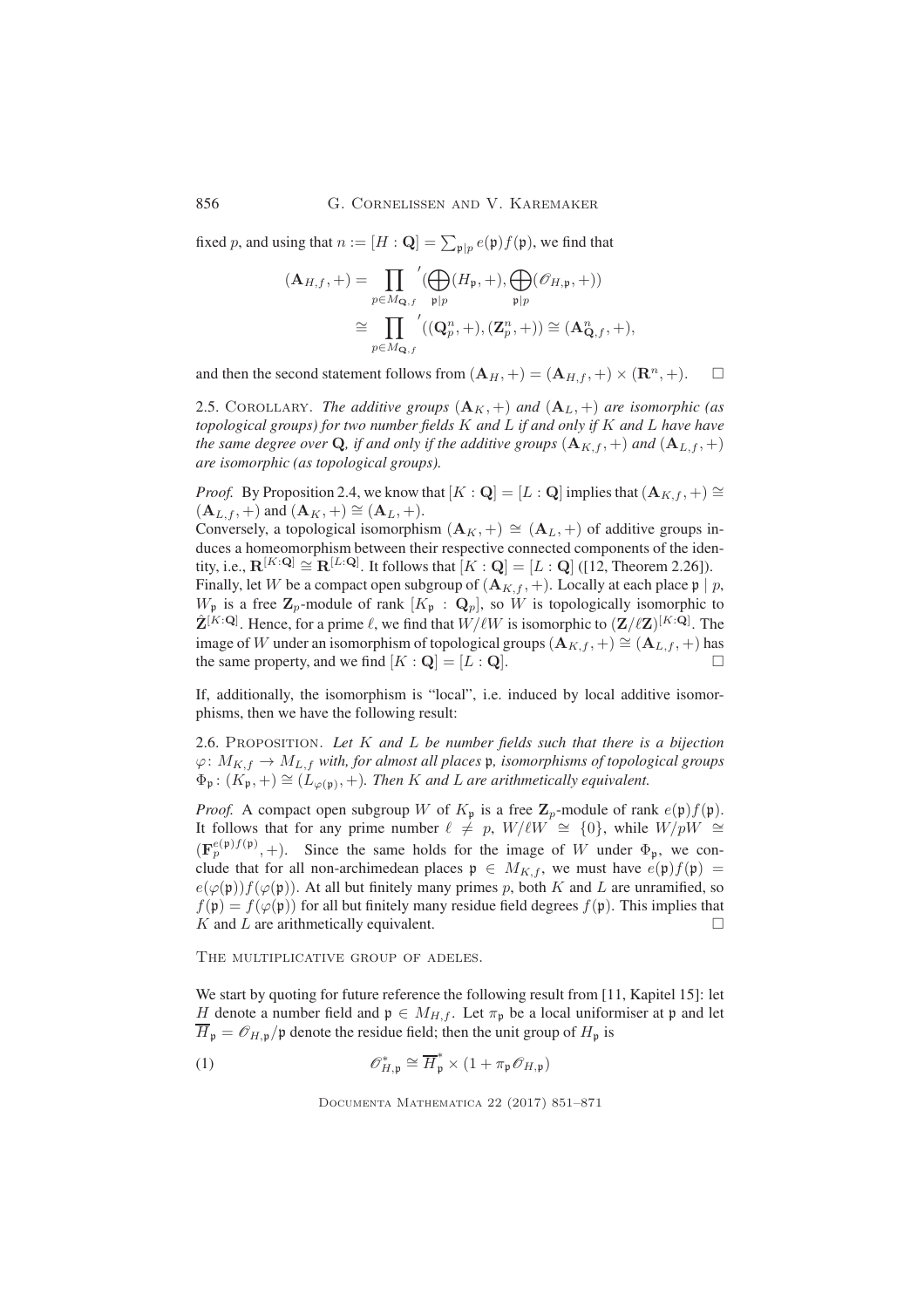and the one-unit group

(2) 
$$
1 + \pi_{\mathfrak{p}} \mathscr{O}_{H, \mathfrak{p}} \cong \mathbf{Z}_p^{[H_{\mathfrak{p}}: \mathbf{Q}_p]} \times \mu_{p^{\infty}}(H_{\mathfrak{p}})
$$

where  $\mu_{p^{\infty}}(H_{\mathfrak{p}})$  is the group of p-th power roots of unity in  $H_{\mathfrak{p}}$ .

2.7. PROPOSITION. If H is a number field with  $r_1$  real and  $r_2$  complex places, then *there is a topological group isomorphism*

$$
(\mathbf{A}_{H}^{*},\cdot)\cong(\mathbf{R}^{*})^{r_{1}}\times(\mathbf{C}^{*})^{r_{2}}\times(\bigoplus_{\mathbf{Z}}\mathbf{Z})\times\hat{\mathbf{Z}}^{[H:\mathbf{Q}]}\times\prod_{\mathfrak{p}\in M_{H,f}}(\overline{H}_{\mathfrak{p}}^{*}\times\mu_{p^{\infty}}(H_{\mathfrak{p}})).
$$

*Proof.* We have

$$
\mathbf{A}^*_{H} \cong (\mathbf{R}^*)^{r_1} \times (\mathbf{C}^*)^{r_2} \times \mathbf{A}^*_{H,f} \text{ and } \mathbf{A}^*_{H,f} \cong J_H \times \prod_{\mathfrak{p} \in M_{H,f}} \mathscr{O}^*_{H,\mathfrak{p}},
$$

where  $J_H$  is the topologically discrete group of fractional ideals of  $H$ , so  $J_H \cong \bigoplus_{\mathbf{Z}} \mathbf{Z}$ with the index running over the set of prime ideals, and the entry of  $n \in J_H$  corresponding to a prime ideal  $\mathfrak p$  is given by  $\text{ord}_{\mathfrak p}(\mathfrak n)$ . The result follows from (1) and (2).

It remains to determine the exact structure of the p-th power roots of unity, e.g.:

2.8. EXAMPLE. [2, Lemma 3.1 and Lemma 3.2] If  $H \neq \mathbf{Q}(i)$  and  $H \neq \mathbf{Q}(\sqrt{-2})$ , then there is an isomorphism of topological groups

$$
\prod_{{\mathfrak{p}}\in M_{H,f}}(\overline{H}_{\mathfrak{p}}^*\times \mu_{p^\infty}(H_{\mathfrak{p}}))\cong \prod_{n\geq 1}{\mathbf{Z}}/n{\mathbf{Z}}.
$$

Hence we conclude: *If* K *and* L *are two imaginary quadratic number fields different from*  $Q(i)$  *and*  $Q(\sqrt{-2})$ *, then we have a topological group isomorphism*  $A_K^* \cong A_L^*$ *.* 

Combining Proposition 2.4 and Example 2.8, we obtain the claim made in Example A in the introduction:

2.9. Corollary. *For any two imaginary quadratic number fields* K *and* L *different*  $f$  *from*  $Q(i)$  *and*  $Q(\sqrt{-2})$  *and for any integers* r *and s, there are topological group isomorphisms*

$$
(\mathbf{A}_{K,f})^r \times (\mathbf{A}_{K,f}^*)^s \cong (\mathbf{A}_{L,f})^r \times (\mathbf{A}_{L,f}^*)^s.
$$

*and*

$$
(\mathbf{A}_K)^r \times (\mathbf{A}_K^*)^s \cong (\mathbf{A}_L)^r \times (\mathbf{A}_L^*)^s. \quad \Box
$$

On the other hand, we again have a "local" result:

2.10. Proposition. *Let* K *and* L *be number fields such that there is a bijection*  $\varphi\colon M_{K,f}\to M_{L,f}$  with, for almost all places  $\frak{p},$  group isomorphisms  $\Phi_\frak{p}\colon (K_\frak{p}^*,\cdot)\stackrel{\sim}{\to}$  $(L^*_{\varphi(\mathfrak{p})}, \cdot)$ *. Then* K and L are arithmetically equivalent.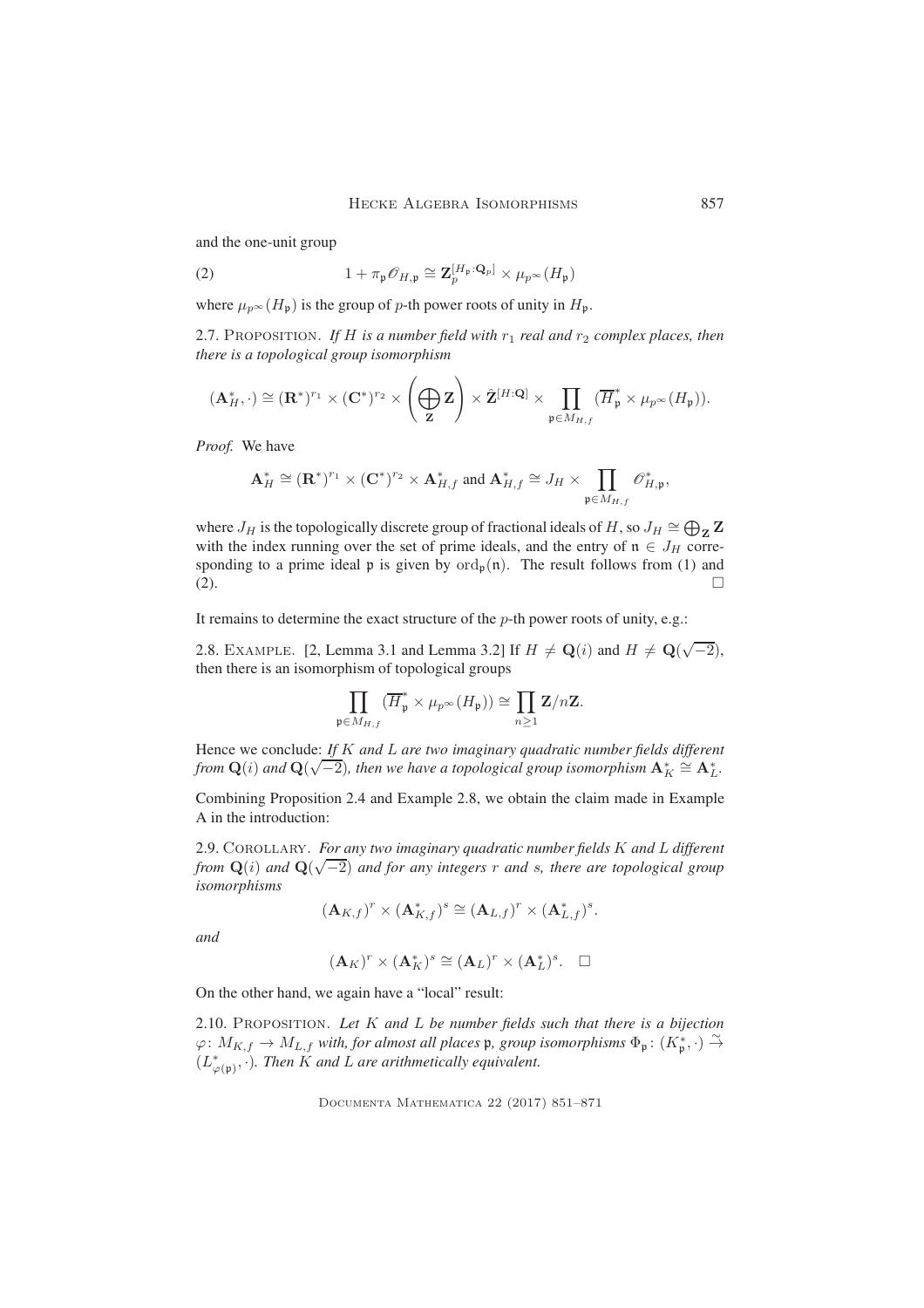*Proof.* From  $K^*_{\mathfrak{p}} \cong \mathbf{Z} \times \mathcal{O}_{K,\mathfrak{p}}^*$  and the isomorphisms (1) and (2), it follows that if we set  $W = K^*_{\mathfrak{p}}/K^*_{\mathfrak{p},\text{tors}},$  then for a prime  $\ell$  we obtain

(3) 
$$
W/\ell W = \begin{cases} (\mathbf{Z}/p\mathbf{Z})^{[K_p:\mathbf{Q}_p]+1} & \text{if } \ell = p \\ \mathbf{Z}/\ell \mathbf{Z} & \text{if } \ell \neq p \end{cases}.
$$

It follows from  $K_{\mathfrak{p}}^* \cong L_{\varphi(\mathfrak{p})}^*$  that  $\mathfrak{p}$  and  $\mathfrak{q}$  lie above the same rational prime p, and  $[K_{\frak{p}}:{\bf Q}_p]=[L_{\varphi(\frak{p})}:{\bf Q}_p].$  For all but finitely many primes, the extensions  $K_{\frak{p}}/{\bf Q}_p$ and  $L_{\varphi(\mathfrak{p})}/\mathbf{Q}_p$  are unramified. Hence, we find that the bijection  $\varphi$  matches the decomposition types of all but finitely many primes. This implies that  $K$  and  $L$  are arithmetically equivalent.

# 3. SET-UP FROM ALGEBRAIC GROUPS AND THE NOTION OF FERTILITY

In this section, we set up notations and terminology from the theory of algebraic groups, and we elaborate on the notion of a group being fertile for a pair of number fields.

## Algebraic groups.

3.1. BACKGROUND (General references: [3] and [38]). Let G denote a linear (viz., affine) algebraic group over Q. We denote the multiplicative group over Q by  $G_m$ and the additive group over  $Q$  by  $G_a$ . A *torus*  $T$  is a linear algebraic group which is isomorphic, over  $\overline{\mathbf{Q}}$ , to  $\mathbf{G}_m^r$ , for some integer r, called the *rank* of T. When T is an algebraic subgroup of G and moreover a maximal torus inside G, then the *rank* of G is r as well. Suppose that a maximal torus *splits* over a field  $F/Q$ , meaning that there exists an isomorphism  $T \cong \mathbf{G}_m^r$  defined over F. All maximal F-split tori of G are G(F)-conjugate and have the same dimension, called the (F-)*rank* of G. A subgroup U of G is *unipotent* if  $U(\overline{Q})$  consists of unipotent elements. Every unipotent subgroup of  $G/Q$  splits over  $Q$ , meaning that it has a composition series over Q in which every successive quotient is isomorphic to  $G_a$ . Alternatively, it is isomorphic over Q to a subgroup of a group of strictly upper triangular matrices. Any connected group G that is not unipotent contains a non-trivial torus. A *Borel* subgroup  $B$  of  $G$  is a maximal connected solvable subgroup of  $G$ . If all successive quotients in the composition series of B over F are isomorphic to  $G_a$  or  $G_m$ , then B is conjugate, over  $F$ , to a subgroup of an upper triangular matrix group, by the Lie-Kolchin theorem. Moreover, over  $F$ , for some split maximal torus  $T$  and maximal unipotent group U, we can write  $B \cong T \ltimes U$  as a semi-direct product induced by the adjoint representation  $\rho: T \to \text{Aut}(U)$  (i.e., by the conjugation action of T on U). Furthermore, given U, B is the normaliser of U in G, and  $T \cong B/U$ .

3.2. DEFINITION. We call a linear algebraic group  $G$  over  $Q$  *fertile* for a number field K if there exists a Borel K-subgroup B of G which is split over K, meaning that  $B \cong_K T \ltimes U$  for T a K-split maximal torus and U a maximal unipotent group, such that  $T \neq \{1\}$  acts non-trivially (by conjugation) on the abelianisation  $U^{\text{ab}}$  of  $U \neq \{0\}.$ 

Appendix A contains an equivalent definition of fertility.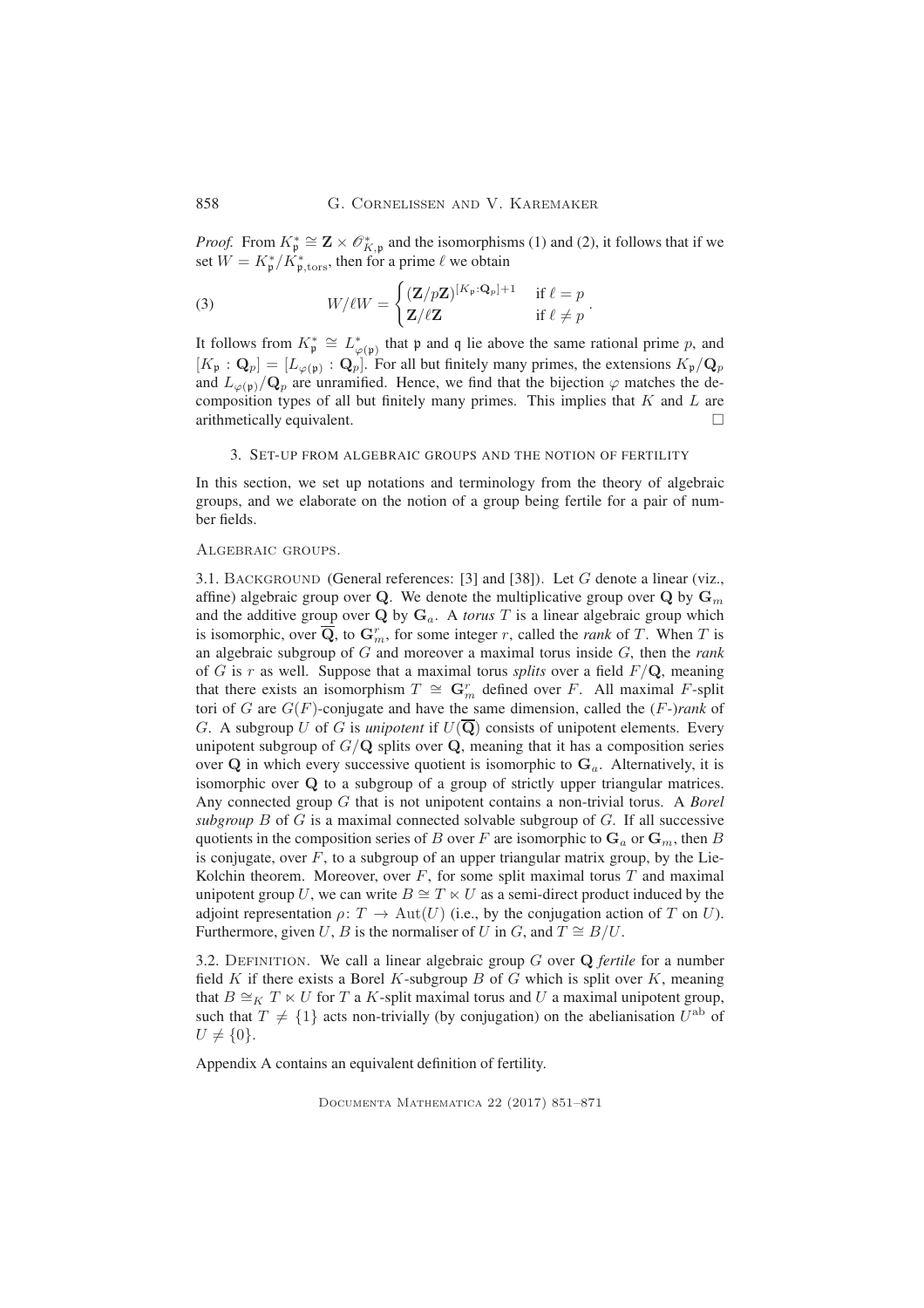3.3. Examples.

- (i) Tori and unipotent groups are *not* fertile for any K, and neither are direct product of such groups.
- (ii) The general linear group  $GL(n)$  for  $n \geq 2$  is fertile for any K. Here, T is the group of diagonal matrices, split over Q, which acts non-trivially on the group of strictly upper triangular matrices. Similarly, the Borel group of (non-strictly) upper triangular matrices is fertile.
- (iii) Let  $G = \text{Res}_{\mathbf{Q}}^F(\mathbf{G}_m \ltimes \mathbf{G}_a)$  denote the " $ax + b$ "-group of a number field F, as an algebraic group over  $Q$ . This group is fertile for any number field  $K$ that contains F.

Adelic point groups.

3.4. DEFINITION. Let G denote a linear algebraic group over  $Q$  and let K a number field with adele ring  $A_K$ . As described in Section 3 of [28] (compare [22]) we may use any of the following equivalent definitions for the *group of adelic points of* G *over* K (also called the *adelic point group*), denoted  $G(\mathbf{A}_K)$ :

- (1) Since  $A_K$  is a Q-algebra,  $G(A_K)$  is its scheme theoretic set of points.
- (2) Let  $S$  be a suitable finite set of places of  $Q$ , including the archimedean place, and let  $\mathscr G$  be a smooth separated group scheme of finite type over the  $S$ integers  $\mathbf{Z}_S$ , whose generic fibre is  $G$ . Then

$$
G(\mathbf{A}_K) = \lim_{S' \to S} \prod_{\mathfrak{p} \in S'} G(K_{\mathfrak{p}}) \times \prod_{\mathfrak{p} \notin S'} \mathscr{G}(\mathscr{O}_{\mathfrak{p}})
$$

where  $S'$  runs over subsets of  $M_{K,f}$  that contain divisors of primes in  $S$ .

(3) Choose a Q-isomorphism  $\varphi: G \hookrightarrow \mathbb{A}^N$  of G onto a closed subvariety of a suitable affine space  $\mathbb{A}^N$ . For every  $\mathfrak{p} \in M_{K,f}$ , we define  $G(\mathscr{O}_{\mathfrak{p}})$  to be the set of points  $x \in G(K_p)$  for which  $\varphi(x) \in \mathcal{O}_{\mathfrak{p}}^N$ . Then  $G(\mathbf{A}_K)$  is the restricted product

$$
G(\mathbf{A}_K)=\prod_{\mathfrak{p}\in M_{K,f}}'(G(K_{\mathfrak{p}}),G(\mathscr{O}_{\mathfrak{p}})))\times\prod_{\mathfrak{p}\in M_{K,\infty}}G(K_{\mathfrak{p}}).
$$

The second and third definitions immediately provide  $G(\mathbf{A}_K)$  with a topology induced from the p-adic topologies. Also, the group law on  $G$  induces a topological group structure on  $G(\mathbf{A}_K)$ . The definitions are, up to isomorphism, independent of the choices of S,  $\mathscr G$  and  $\varphi$ .

We define the *finite-adelic point group*  $G(\mathbf{A}_{K,f})$  completely analogously.

In Section 2, we considered the group of adelic points on  $G_a$  and  $G_m$ , in the sense of the above definition, cf. Example A from the introduction.

## 4. DIVISIBILITY AND UNIPOTENCY

In this section, we show (Proposition 4.8) how to characterise maximal unipotent point groups inside finite-adelic point groups in a purely group theoretic fashion, using divisibility. This is used later to deduce an isomorphism of unipotent point groups from an isomorphism of ambient point groups. We first prove a series of results, relating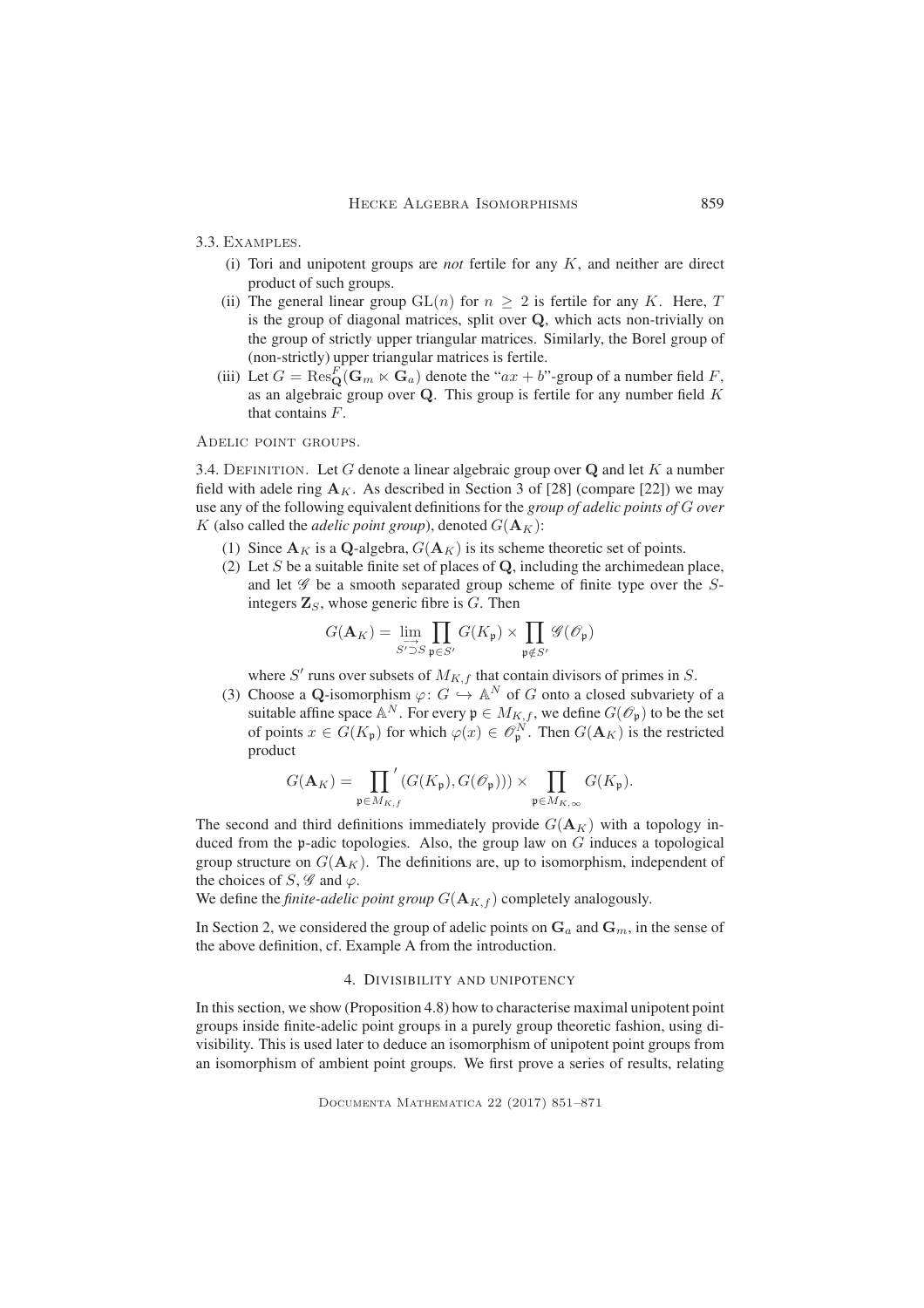#### 860 G. Cornelissen and V. Karemaker

divisibility and unipotency over local and global fields. Throughout, G will be a linear algebraic group over Q, K a number field, and  $\mathfrak{p} \in M_{K,f}$  a finite place of K.

4.1. DEFINITION. If H is a subgroup of a group G, an element  $h \in H$  is called *divisible in* G if for every integer  $n \in \mathbb{Z}_{>0}$ , there exists an element  $g \in G$  such that  $h = g^n$ . The subgroup  $H \le G$  is called divisible (in G) if all of its elements are divisible in G.

4.2. LEMMA. All divisible elements of  $G(K_p)$  are unipotent.

*Proof.* We fix an embedding  $G \hookrightarrow GL_N$  throughout, and consider elements of G as matrices. Let v denote a divisible element of  $G(K_p)$ , and, for each  $n \in \mathbb{Z}_{>0}$ , let  $w_n \in G(K_p)$  satisfy  $w_n^n = v$  for  $n \in \mathbb{Z}_{>0}$ . The splitting field  $L_n$  of the characteristic polynomial of  $w_n$  (seen as  $N \times N$ -matrix) has *bounded* degree  $[L_n : K] \leq N!$ . Since by Krasner's Lemma (e.g., [27, 8.1.6]), there are only finitely many extensions of  $K_p$  of bounded degree, the compositum L of all  $L_n$  is a discretely valued field, in which all the eigenvalues  $\lambda_i$  of v are n-th powers (namely, of eigenvalues of  $w_n$ ) for all integers  $n$ . Since  $L$  is non-archimedean,

$$
\bigcap_{n\geq 1}L^n=\{1\},\
$$

by discreteness of the absolute value and the structure of  $\mathcal{O}_H^*$  as described in (1) and (2). We conclude that all eigenvalues of v are 1 and v is unipotent.  $\Box$ 

4.3. REMARK. The lemma is not true for archimedean places. To give an example at a real place, the rotation group  $SO(2, \mathbf{R}) \subseteq SL(2, \mathbf{R})$  is divisible but contains non-unipotent elements.

4.4. Lemma. *Let* U *be a maximal unipotent algebraic subgroup of an algebraic group* G, both defined over a field F of characteristic zero. Then  $U(F)$  is divisible in  $G(F)$ .

*Proof.* Consider the exponential map

$$
\exp\colon \mathfrak{u} \to U(F)
$$

from the nilpotent Lie algebra u of  $U(F)$  to  $U(F)$ , which is bijective since F has characteristic zero (cf. [25, Theorem 6.5]). For an integer  $n \in \mathbb{Z}_{>0}$  and an element  $x \in \mathfrak{u}$  we find (by the Baker-Campbell-Hausdorff formula) that

$$
\exp(n\mathfrak{x}) = \exp(\mathfrak{x})^n,
$$

since multiples of the same  $x$  commute. Hence (multiplicative) divisibility in the unipotent algebraic group corresponds to (additive) divisibility in the nilpotent Lie algebra u. Since the latter is an  $F$ -vector space and any integer  $n$  is invertible in  $F$ , we find the result.  $\Box$ 

We will also need the following global version:

4.5. LEMMA. *The group*  $U(\mathbf{A}_{K,f})$  *is divisible in*  $G(\mathbf{A}_{K,f})$ *.*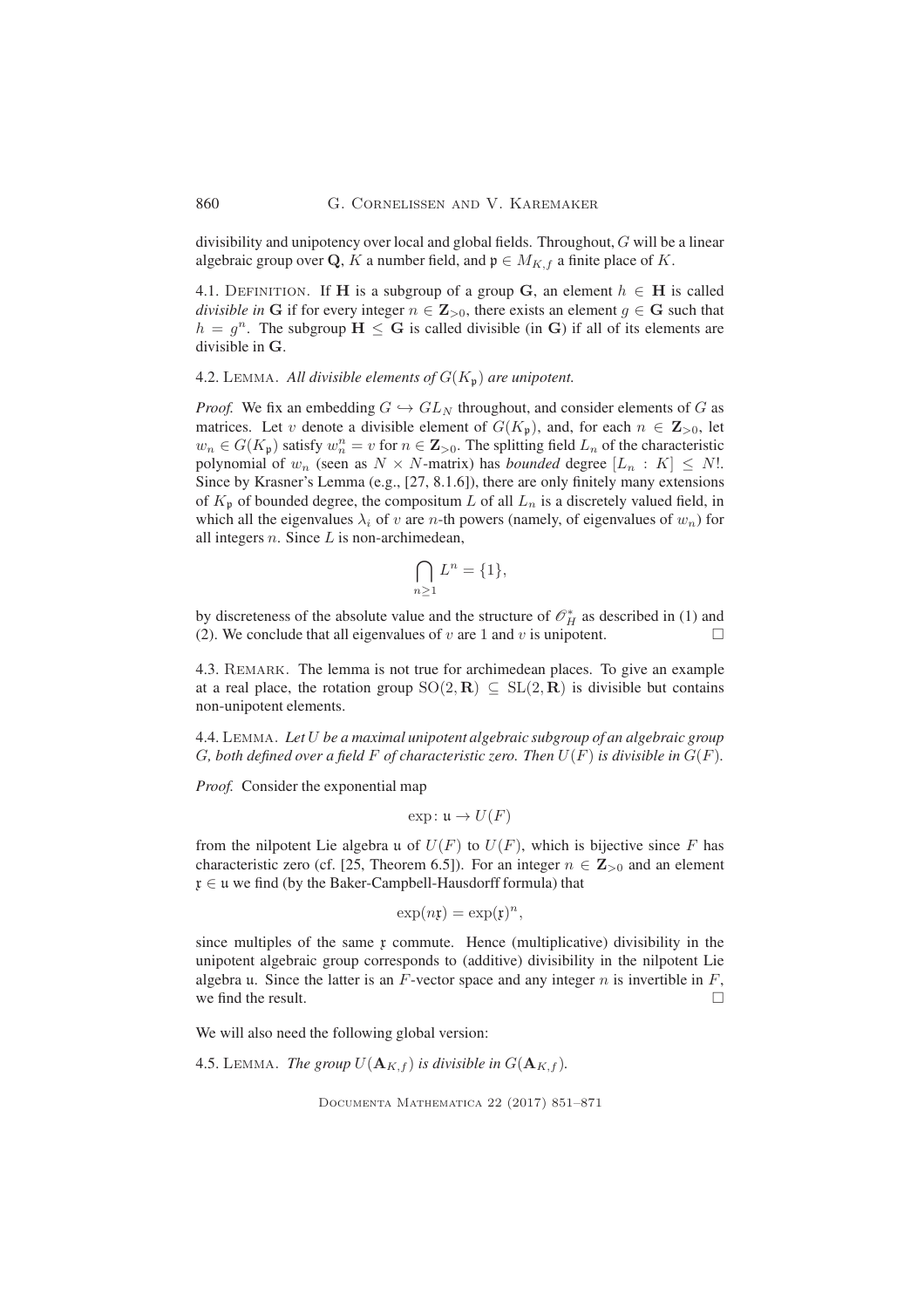*Proof.* Let  $v = (v_p)_p \in U(\mathbf{A}_{K,f})$ , let  $n \in \mathbb{Z}_{\geq 0}$ , and for every  $p \in M_{K,f}$ , let  $w_{\mathfrak{p}} \in U(K_{\mathfrak{p}})$  be such that  $w_{\mathfrak{p}}^n = v_{\mathfrak{p}}$  (which exists by the previous lemma applied to  $F = K_p$ ). We claim that  $w_p \in U(\mathcal{O}_p)$  for all but finitely many p, which shows that  $w = (w_{\mathfrak{p}})_{\mathfrak{p}} \in U(\mathbf{A}_{K,f})$  and proves the lemma. Indeed, it suffices to prove that  $w_p \in GL_N(\mathscr{O}_p)$  for all but finitely many p. This follows from the Taylor series

$$
w_{\mathfrak{p}} = \sqrt[n]{1 + (v_{\mathfrak{p}} - 1)} = \sum_{k=0}^{\infty} {1/n \choose k} (v_{\mathfrak{p}} - 1)^k,
$$

which is a finite sum since  $v_p - 1$  is nilpotent, by noting that for fixed *n*, the binomial coefficients introduce denominators at only finitely many places. coefficients introduce denominators at only finitely many places.

4.6. Lemma. *Any maximal divisible subgroup of* G(Kp) *is conjugate to*  $U(K_p)$  *in*  $G(K_p)$ *.* 

*Proof.* Let **D** denote a maximal divisible subgroup of  $G(K_p)$ . By Lemma 4.2, it consists of unipotent elements. Since unipotency is defined by polynomial equations in the affine space of  $N \times N$  matrices, the Zariski closure of D in  $G_{K_p}$  is a unipotent algebraic subgroup U' of  $G_{K_{\mathfrak{p}}}$ . Moreover, Lemma 4.4 implies that  $U'(K_{\mathfrak{p}})$  consists of divisible elements, so by maximality of  $D$ , we find that  $U'$  is a *maximal* unipotent algebraic subgroup of  $G_{K_p}$ . Theorem 8.2 of Borel-Tits [4] implies that there exists an element  $\gamma_{\mathfrak{p}} \in G(K_{\mathfrak{p}})$  such that  $\gamma_{\mathfrak{p}} U' \gamma_{\mathfrak{p}}^{-1} = U$ , for U any chosen maximal unipotent algebraic subgroup of G. Hence,  $\gamma_{\mathfrak{p}} \mathbf{D} \gamma_{\mathfrak{p}}^{-1} \subseteq U(K_{\mathfrak{p}})$ . Since  $\gamma_{\mathfrak{p}}^{-1} U(K_{\mathfrak{p}}) \gamma_{\mathfrak{p}}$  is maximal divisible, the result follows.

The proof to the following lemma was suggested to us by Maarten Solleveld.

4.7. LEMMA. Let  $B \subset G$  denote a K-split Borel subgroup of G. Then for all but *finitely many*  $\mathfrak{p} \in M_{K, f}$ *, we have* 

$$
G(K_{\mathfrak{p}}) = B(K_{\mathfrak{p}})G(\mathcal{O}_{\mathfrak{p}}).
$$

*Proof.* Since  $G/B$  is projective, the space  $(G/B)(A_{K,f})$  is compact and equals  $(G/B)(\mathbf{A}_{K,f}) = G(\mathbf{A}_{K,f})/B(\mathbf{A}_{K,f})$  (both follow from [32, p. 258]). The open compact group  $\prod_{\mathfrak{p}} G(\mathcal{O}_{\mathfrak{p}})$  (where the product runs over all finite places of K) of  $G(A_{K,f})$  acts on  $(G/B)(A_{K,f})$  by left multiplication. By compactness, the action has only finitely many orbits, i.e.,

$$
\left(\prod_{\mathfrak{p}} G(\mathscr{O}_{\mathfrak{p}})\right) \backslash G(\mathbf{A}_{K,f})/B(\mathbf{A}_{K,f}) = \prod_{\mathfrak{p}} \left(G(\mathscr{O}_{\mathfrak{p}}) \backslash G(K_{\mathfrak{p}})/B(K_{\mathfrak{p}})\right)
$$

is finite. In particular, for all but finitely many finite places  $\mathfrak p$  of K,  $G(\mathcal{O}_{\mathfrak{p}})\backslash G(K_{\mathfrak{p}})/B(K_{\mathfrak{p}})$  is trivial, so that  $G(K_{\mathfrak{p}})=B(K_{\mathfrak{p}})G(\mathcal{O}_{\mathfrak{p}})$ .

In Appendix B, we provide an alternative cohomological proof that gives some more information about the set of excluded places. Finally, we prove the main result of this section:

4.8. Proposition. *Suppose that* G *contains a* K*-split Borel subgroup. Let* U *be a maximal unipotent algebraic subgroup of* G*. Then any maximal divisible subgroup of*  $G(\mathbf{A}_{K,f})$  *is conjugate to*  $U(\mathbf{A}_{K,f})$  *in*  $G(\mathbf{A}_{K,f})$ *.*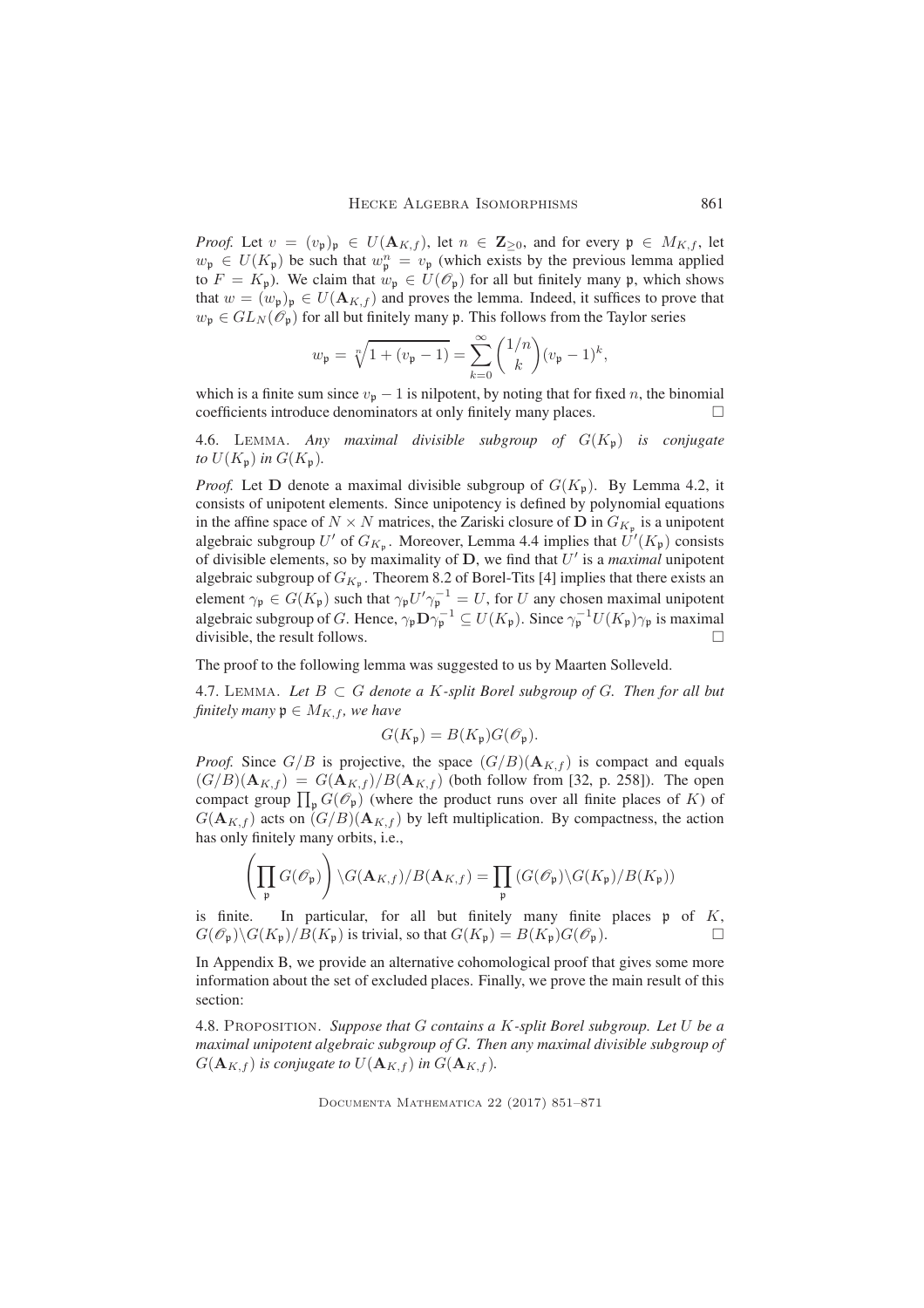*Proof.* Let **D** denote a maximal divisible subgroup of  $G(\mathbf{A}_{K,f})$  and  $\mathbf{D}_{\mathfrak{p}} = \mathbf{D} \cap G(K_{\mathfrak{p}})$ its local component for  $\mathfrak{p} \in M_{K,f}$ . Let  $\gamma_{\mathfrak{p}} \in G(K_{\mathfrak{p}})$  be as in Lemma 4.6, i.e., such that  $\gamma_{\mathfrak{p}} \mathbf{D}_{\mathfrak{p}} \gamma_{p}^{-1} = U(K_{\mathfrak{p}})$ . Let  $B = N_G(U)$  be a Borel subgroup containing U; since G is assumed to be fertile, we may choose these such that B is a *split* Borel K-subgroup of G. Lemma 4.7 implies that for all but finitely many p, we may replace  $\gamma_p$  by an element in  $\mathscr{G}(\mathscr{O}_{\mathfrak{p}})$ , which we again denote by  $\gamma_{\mathfrak{p}}$  for ease of notation. This way, we find  $\gamma = \prod$  $\prod_{\mathfrak{p}\in M_{K,f}}\gamma_{\mathfrak{p}}\in G(\mathbf{A}_{K,f})$  with

$$
\mathbf{D} \subseteq \gamma^{-1} \prod U(K_{\mathfrak{p}}) \gamma \cap G(\mathbf{A}_{K,f}) = \gamma^{-1} U(\mathbf{A}_{K,f}) \gamma \subseteq \mathbf{D},
$$

where the last inclusion holds by Lemma 4.5.  $\Box$ 

Note that when  $G$  is fertile for  $K$ , it satisfies the hypotheses of Proposition 4.8.

## 5. PROOF OF THEOREM C

We now turn to the proof of Theorem C. Let  $G := G(A_{K,f})$  as a topological group. We will apply a purely group theoretic construction to G, to end up with the adele ring  $A<sub>K</sub>$ ; this shows that the isomorphism type of the adele ring is determined by the topological group G. We first reconstruct some cartesian power of  $A_{K,f}$ .

Let D denote a maximal divisible subgroup of G. Consider the normaliser  $N :=$  $N_{\mathbf{G}}\mathbf{D}$  of  $\mathbf{D}$  in  $\mathbf{G}$ . Let  $\mathbf{V} := [\mathbf{N}, \mathbf{D}]/[\mathbf{D}, \mathbf{D}] \leq \mathbf{D}^{ab}$ , and let  $\mathbf{T} := \mathbf{N}/\mathbf{D}$ . Note that  $T$  acts naturally on  $V$  by conjugation. Since  $V$  is locally compact Hausdorff, we can give  $\text{End}V$ , the endomorphisms of the abelian group V, the compact-open topology.

5.1. PROPOSITION. *There exists an integer*  $\ell \geq 1$  *such that there is a topological ring isomorphism*

$$
Z(\mathrm{End}_{\mathbf{T}}\mathbf{V}) \cong \mathbf{A}^{\ell}_{K,f},
$$

*where the left hand side is the centre of the ring of continuous endomorphism of the* T*-module* V*.*

*Proof.* First, we relate the subgroups of G to points groups of algebraic subgroups of G. From Proposition 4.8, we may assume that  $D = U(A_{K,f})$  for a fixed maximal unipotent algebraic subgroup of  $G$ . The normaliser of  $U$  in  $G$  as an algebraic group is a Borel group B inside the fertile group  $G$  (Theorem of Chevalley, e.g. [3, 11.16]); again, we choose U such that B is split over K. Since taking points and taking normalisers commute ([24, Proposition 6.3]), we obtain that

$$
\mathbf{N} = N_{\mathbf{G}} \mathbf{D} = N_{G(\mathbf{A}_{K,f})} U(\mathbf{A}_{K,f}) = (N_G U)(\mathbf{A}_{K,f}) = B(\mathbf{A}_{K,f}).
$$

and  $\mathbf{T} \cong T(A_{K,f})$  for T any maximal torus in B, which is K-split by assumption. Next, we analyse the action of  $T$  on  $V$ , knowing the action of  $T$  on  $U$ . The hypothesis that T splits over K implies that  $T \cong \mathbf{G}_m^r$  over K for some r. The adjoint action of  $T$  by conjugation on  $U$  maps commutators to commutators, so it factors through the abelianisation  $U^{\text{ab}}$ , and we can consider the linear adjoint action  $\rho \colon T \to \text{Aut}(U^{\text{ab}})$ over K. Note that  $U^{\text{ab}} \cong \mathbf{G}_a^k$  for some integer k, so we have an action over K

(4) 
$$
\rho \colon T(\cong \mathbf{G}_m^r) \to \mathrm{Aut}(\mathbf{G}_a^k) = \mathrm{GL}(k),
$$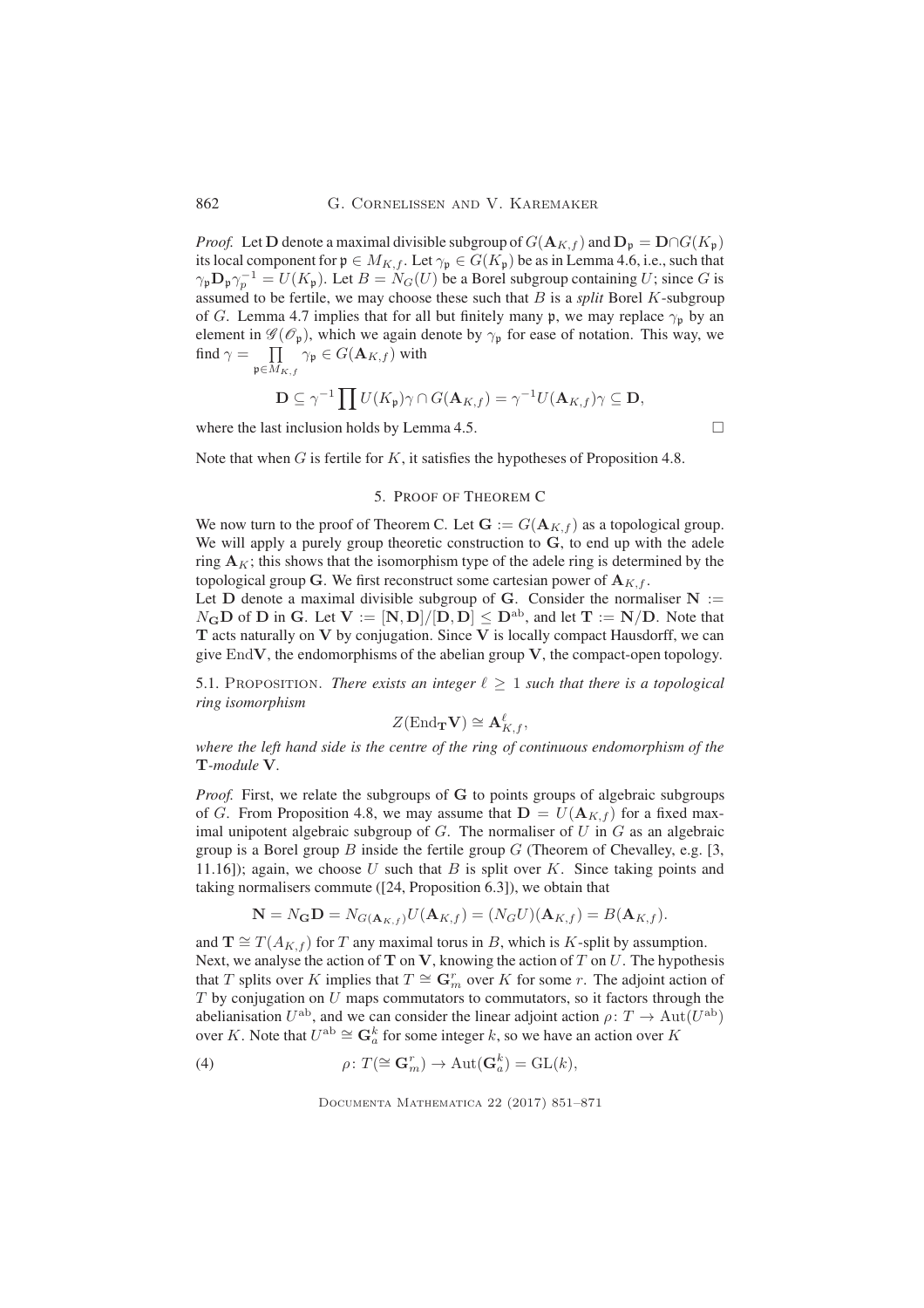which is diagonalisable over K as a direct sum  $\rho = \bigoplus \chi_i$  of k characters  $\chi_i \in$  $\text{Hom}_K(T, \mathbf{G}_m)$  of algebraic groups. In coordinates  $t = (t_1, \ldots, t_r) \in \mathbf{G}_m^r = T$ , any such character is of the form

(5) 
$$
\chi(t) = \chi(t_1, ..., t_r) = t_1^{n_1} \cdot ... \cdot t_r^{n_r}
$$

for some  $n_1, \ldots, n_r \in \mathbb{Z}$ . Since the action of T on V is given by specialisation from the action of T on a subspace of  $U^{\text{ab}}$ , we find an isomorphism of T-modules

$$
\mathbf{V} \cong \bigoplus_{i=1}^\ell \mathbf{A}_{K, f, \chi_i}^{\mu_i},
$$

where  $\chi_i$  ( $i = 1, \ldots l$ ) are the distinct non-trivial characters that occur in V,  $\mu_i$  is the multiplicity of  $\chi_i$  in V, and  $\mathbf{A}_{K,f,\chi_i}$  is the T-module  $\mathbf{A}_{K,f}$  where T acts via  $\chi_i$ . Hence,

(6) 
$$
\operatorname{End}_{\mathbf{T}} \mathbf{V} = \prod_{i=1}^{\ell} \prod_{j=1}^{\ell} \operatorname{Mat}_{\mu_j \times \mu_i} \left( \operatorname{Hom}_{\mathbf{T}} (\mathbf{A}_{K,f,\chi_i}, \mathbf{A}_{K,f,\chi_j}) \right).
$$

The assumption of fertility means precisely that  $\ell > 1$ . To conclude that

$$
Z(\text{End}_{\mathbf{T}}\mathbf{V}) = Z\left(\prod_{i=1}^{\ell} \text{Mat}_{\mu_i \times \mu_i}(\mathbf{A}_{K,f})\right) = \mathbf{A}_{K,f}^{\ell},
$$

as required, we now prove that if  $\chi_i$  and  $\chi_j$  are non-trivial characters occurring in this decomposition, then there is a topological ring isomorphism

$$
\operatorname{Hom}_{\mathbf{T}}(\mathbf{A}_{K,f,\chi_i}, \mathbf{A}_{K,f,\chi_j}) \cong \begin{cases} \mathbf{A}_{K,f} & \text{if } \chi_i = \chi_j \\ \{0\} & \text{otherwise} \end{cases}.
$$

Indeed, a homomorphism of additive groups  $f: (\mathbf{A}_{K,f,\chi_i}, +) \to (\mathbf{A}_{K,f,\chi_j}, +)$  is **T**equivariant precisely if  $f(\chi_i(t)(u)) = \chi_j(t)f(u)$  for all  $t \in \mathbf{T}$  and  $u \in \mathbf{A}_{K,f}$ . The  $\chi$ are specialisations of algebraic characters as in (5), and some powers are non-zero by the assumption of fertility. If  $\chi_i \neq \chi_j$ , this means that

(7) 
$$
f(t^n u) = t^m f(u), \forall t \in \mathbf{A}_{K,f}^*, \ \forall u \in \mathbf{A}_{K,f}
$$

for some  $n, m > 0, n \neq m$ , which is impossible unless  $f = 0$ : indeed, choose  $t \in \mathbb{Z}_{>0}$ ; then the equation says that  $t^n f(u) = t^m f(u)$  for any u, so  $m = n$ . So we must have  $\chi_i = \chi_j$ , and we find that

(8) 
$$
f(t^n u) = t^n f(u), \forall t \in \mathbf{A}_{K,f}^*, \forall u \in \mathbf{A}_{K,f}
$$

for some  $n > 0$ .

We now reinterpret a formula of Siegel [37, p. 134] as saying the following: *Let* R *denote a ring and* n *a positive integer such that* n! *is invertible in* R*. Then any element of* R *belongs to the* Z*-linear span of the* n*-th powers in* R*. In particular, we have the following explicit formula for any*  $z \in R$ *:* 

$$
z = \sum_{k=0}^{n-1} (-1)^{n-k-1} {n-1 \choose k} \left\{ \left(\frac{z}{n!} + k\right)^n - k^n \right\}.
$$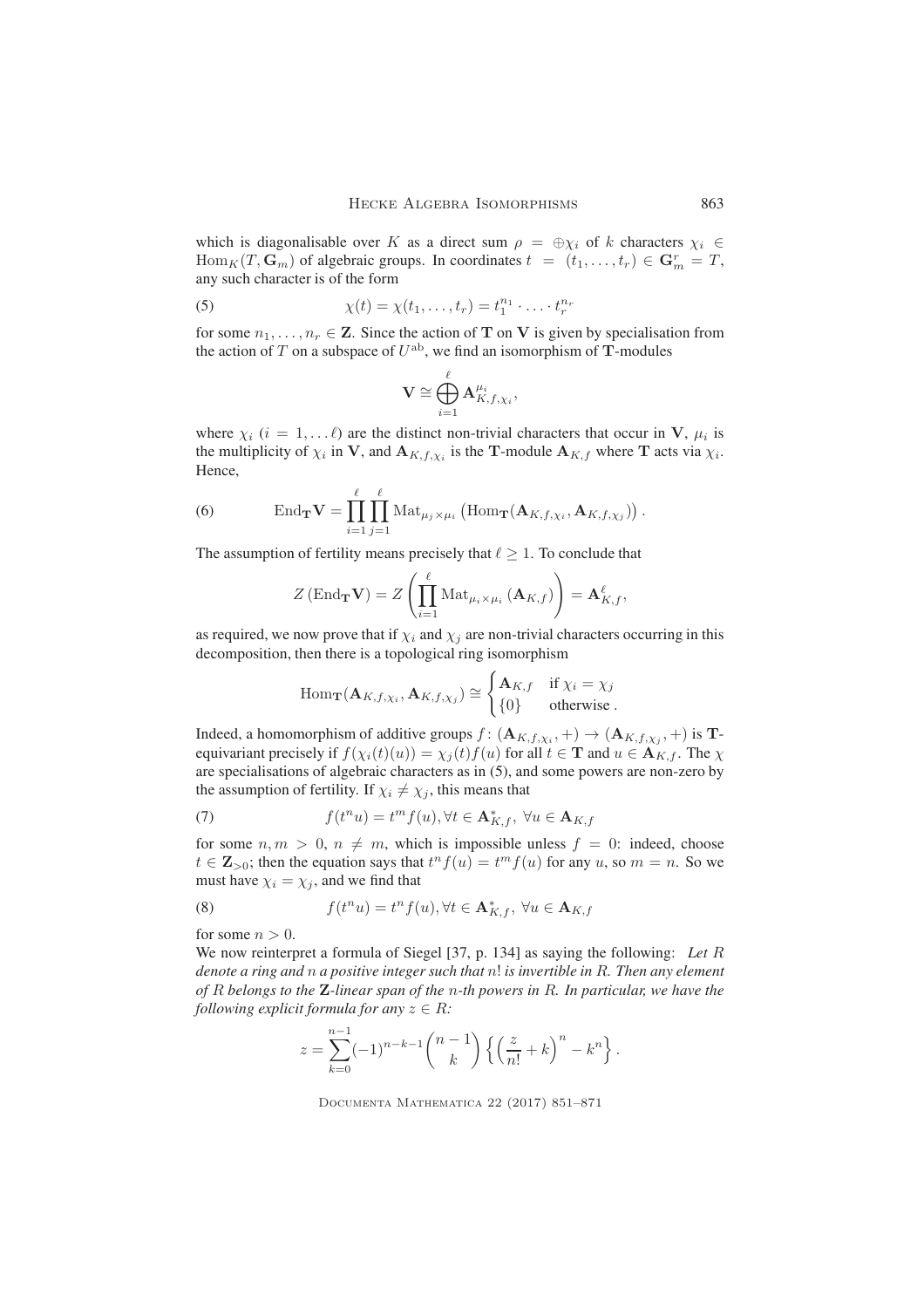Applied to  $R = A_{K,f}$ , in which n! is invertible, Siegel's formula expresses any element of  $A_{K,f}$  as Z-linear combination of *n*-th powers in  $A_{K,f}$ . We conclude from (8) and additivity of  $f$  that

(9) 
$$
f(tu) = tf(u), \forall t \in \mathbf{A}_{K,f}^*, \forall u \in \mathbf{A}_{K,f}.
$$

Hence,  $f(t) = tf(1)$  is completely determined by specifying a value for  $f(1) \in$  $\mathbf{A}_{K,f}$ , and

 $\text{End}_{\mathbf{T}}(\mathbf{A}_{K,f,\chi}) \to \mathbf{A}_{K,f} : f \mapsto f(1)$ 

is the required ring isomorphism. It is continuous, since evaluation maps (such as this one) are continuous in the compact-open topology on  $\text{End}_{\textbf{T}}(\mathbf{A}_{K,f,\chi})$ . The inverse map is  $\alpha \mapsto (x \mapsto \alpha x)$ , which is also continuous in the finite-adelic topology on  $A_{K,f}$ . Hence, we find an isomorphism of topological groups, as required.

5.2. Theorem (Theorem C). *Let* K *and* L *be two number fields, and let* G *denote a linear algebraic group over* Q*, fertile for* K *and* L*. There is a topological group isomorphism of adelic point groups*  $G(\mathbf{A}_{K,f}) \cong G(\mathbf{A}_{L,f})$  *if and only if there is a*  $topological$  ring isomorphism  $\mathbf{A}_K \cong \mathbf{A}_L$ .

*Proof.* Using Proposition 5.1, from  $G = G(A_{K,f})$  we group theoretically construct  $Z(\text{End}_{\mathbf{T}}\mathbf{V}) = \mathbf{A}_{K,f}^{\ell}$ . Now consider the maximal ideals in  $\mathbf{A}_{K,f}^{\ell}$ .

For any ring R, let  $\mathcal{M}(R)$  denote its set of principal maximal ideals. Observe that  $M(R^{\ell}) = M(R) \times \mathbf{Z}/\ell\mathbf{Z}$ , since a maximal ideal in  $R^{\ell}$  is of the form  $R^{\ell_1} \times \mathfrak{m} \times R^{\ell_2}$ for some maximal ideal m of R and a decomposition  $\ell = \ell_1 + \ell_2 + 1$ . We recall the description of the principal maximal ideals in an adele ring  $A_{K,f}$  as given by Iwasawa and Lochter ([21, Satz 8.6] and [14, p. 340–342], cf. [18, VI.2.4]):

$$
\mathscr{M}(\mathbf{A}_{K,f}) = \{ \mathfrak{m}_{\mathfrak{p}} = \ker (\mathbf{A}_{K,f} \to K_{\mathfrak{p}}) \}.
$$

Note that  $\mathbf{A}_{K,f}/\mathfrak{m}_{\mathfrak{p}} \cong K_{\mathfrak{p}}$ . Hence the multiset

$$
\{\mathbf A_{K,f}^{\ell}/\mathfrak{m}\colon \mathfrak{m}\in \mathscr{M}(\mathbf A_{K,f}^{\ell})\}
$$

contains a copy of the local field  $K_p$  exactly  $\ell r_p$  times, where  $r_p$  is the number of local fields of K isomorphic to  $K_p$ . Thus, we have constructed the multiset of local fields

$$
\{K_{\mathfrak{p}}\colon \mathfrak{p}\in M_{K,f}\}
$$

of  $K$ , up to isomorphism of local fields.

If K and L are two number fields with  $G(\mathbf{A}_{K,f}) \cong G(\mathbf{A}_{L,f})$  as topological groups, then these multisets are in bijection, i.e., there exists a bijection of places  $\varphi: M_{K,f} \to$  $M_{L,f}$  such that  $K_{\mathfrak{p}} \cong L_{\varphi(\mathfrak{p})}$  for all  $\mathfrak{p} \in M_{K,f}$ . Hence K and L are locally isomorphic (in the sense of Section 2.1), and we find ring isomorphisms  $\mathbf{A}_{K,f} \cong \mathbf{A}_{L,f}$  and  ${\bf A}_K \cong {\bf A}_L$ , by Proposition 2.3.

For the reverse implication  $\mathbf{A}_K \cong \mathbf{A}_L \Rightarrow G(\mathbf{A}_{K,f}) \cong G(\mathbf{A}_{L,f})$ , we use that a topological ring isomorphism  $A_K \cong A_L$  implies the existence of topological isomorphisms  $\Phi_{\mathfrak{p}}: K_{\mathfrak{p}} \cong L_{\varphi(\mathfrak{p})}$  of local fields for some bijection of places  $\varphi: M_{K,f} \to$  $M_{L,f}$  (again by Proposition 2.3). The fact that all  $\Phi_{\mathfrak{p}}$  are homeomorphisms implies in particular that  $\Phi_{\mathfrak{p}}(\mathscr{O}_{K,\mathfrak{p}}) = \mathscr{O}_{L,\varphi(\mathfrak{p})}$  for all  $\mathfrak{p}$ . Now  $G(\mathbf{A}_{K,f}) \cong G(\mathbf{A}_{L,f})$  is immediate from the definition of finite-adelic point groups (with topology) in 3.4(2) or, equivalently, 3.4(3). This finishes the proof of Theorem C.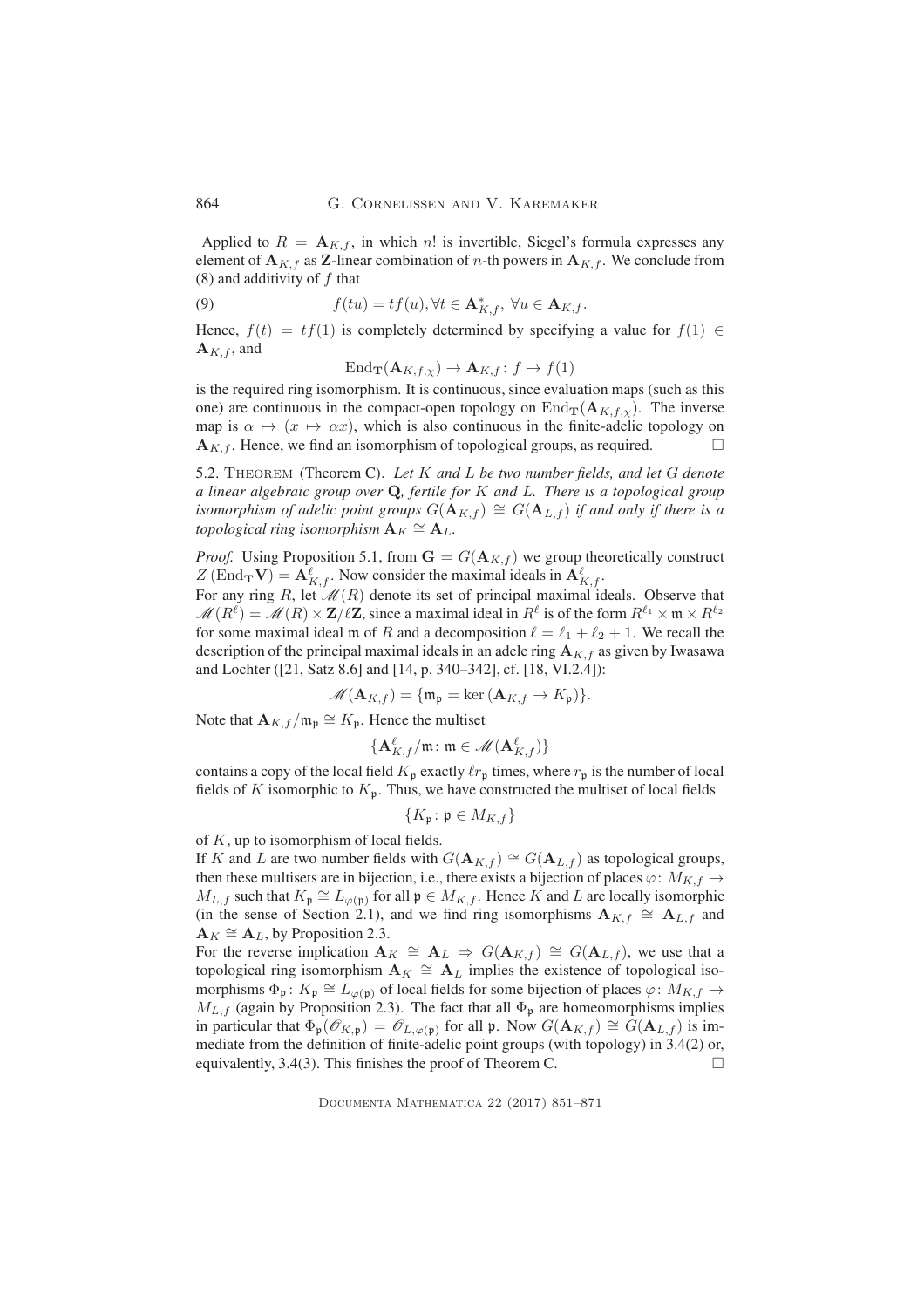# 6. HECKE ALGEBRAS AND PROOF OF THEOREM E

6.1. DEFINITION. Let G denote a linear algebraic group over Q. Because  $A_{K,f}$ is locally compact,  $G\{K\} := G(\mathbf{A}_{K,f})$  is a locally compact topological group for the topology described in Definition 3.4, equipped with a (left) invariant Haar measure  $\mu_{G\{K\}}$ . The *finite (or non-archimedean) real Hecke algebra*  $\mathcal{H}_G(K)$  =  $C_c^{\infty}(G\{K\},\mathbf{R})$  of G over K is the algebra of all real-valued locally constant compactly supported continuous functions  $\Phi: G\{K\} \to \mathbf{R}$  with the convolution product

$$
\Phi_1 * \Phi_2 : g \mapsto \int_{G\{K\}} \Phi_1(gh^{-1}) \Phi_2(h) d\mu_{G\{K\}}(h).
$$

(Replacing R by C yields the finite-adelic complex Hecke algebra; the results in this section also hold in the complex setting.)

Every element of  $\mathcal{H}_G(K)$  is a finite linear combination of characteristic functions on double cosets KhK, for  $h \in G\{K\}$  and K a compact open subgroup of  $G\{K\}$ . Alternatively, we may write

$$
\mathscr{H}_G(K) = \varinjlim_{\mathbf{K}} \mathscr{H}(G\{K\}/\!\!/ \mathbf{K}),
$$

where  $\mathcal{H}(G\{K\}/\mathbf{K})$  is the Hecke algebra of K-biinvariant smooth functions on  $G\{K\}$  (for example, if **K** is maximally compact, this is the spherical Hecke algebra).

6.2. DEFINITION. We define the  $L^1$ -norm on functions on  $G\{K\}$  through

$$
||f||_1 = \int_{G\{K\}} |f| d\mu_{G\{K\}}.
$$

Then let  $L^1(G\{K\})$  denote the *group algebra*, i.e., the algebra of real-valued  $L^1$ functions on  $G{K}$  with respect to the Haar measure  $\mu_{G{K}}$ , under convolution.

6.3. DEFINITION. An isomorphism of Hecke algebras  $\Psi \colon \mathcal{H}_G(K) \to \mathcal{H}_G(L)$  which is an isometry for the  $L^1$ -norms arising from the Haar measures (i.e., which satisfies  $||\Psi(f)||_1 = ||f||_1$  for all  $f \in \mathcal{H}_G(K)$ ) is called an  $L^1$ -*isomorphism*. We will denote this by

$$
\mathcal{H}_G(K) \cong_{L^1} \mathcal{H}_G(L).
$$

Before we give its proof, let us recall the statement of Theorem E:

6.4. Theorem (Theorem E). *Let* K *and* L *be two number fields, and let* G *denote a linear algebraic group over* Q*, fertile for* K *and* L*. There is an* L 1 *-isomorphism of Hecke algebras*  $\mathcal{H}_G(K) \cong_{L^1} \mathcal{H}_G(L)$  *if and only if there is a ring isomorphism*  ${\bf A}_K \cong {\bf A}_L.$ 

*Proof.* The proof consists of two steps: first we show, using the Stone-Weierstrass theorem, that the Hecke algebras are dense in the group algebras, and then we use results on reconstructing a locally compact group from its group algebra due to Wendel.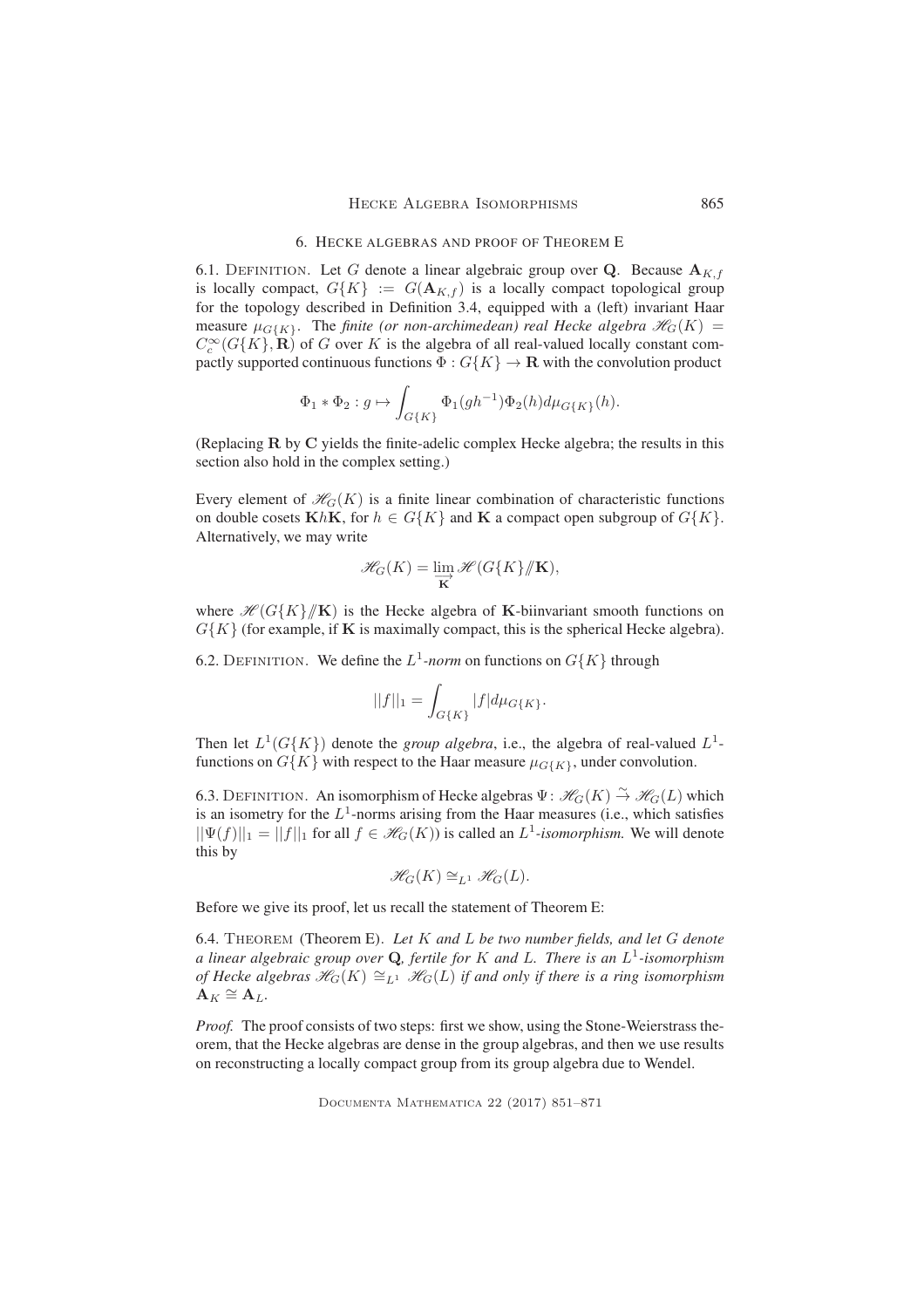#### 866 G. Cornelissen and V. Karemaker

*Step 1:*  $\mathcal{H}_G(K) \cong_{L^1} \mathcal{H}_G(L)$  *implies*  $L^1(G\{K\}) \cong_{L^1} L^1(G\{L\})$ *.* By the locally compact real version of the Stone-Weierstrass theorem [13, 7.37(b)],  $\mathcal{H}_G(K)$  is dense in  $C_0(G\{K\})$  for the sup-norm, where  $C_0(G\{K\})$  denotes the functions that vanish at infinity, i.e., such that  $|f(x)| < \varepsilon$  outside a compact subset of  $G{K}$ . Indeed, one needs to check the nowhere vanishing and point separation properties of the algebra. Since  $\mathcal{H}_G(K)$  contains the characteristic function of any compact subset  $K \subseteq G{K}$ , the algebra vanishes nowhere, and the point separating property follows since  $G\{K\}$  is Hausdorff. A fortiori,  $\mathcal{H}_G(K)$  is dense in the compactly supported functions  $C_c(G\{K\})$  for the sup-norm, and hence also in the  $L^1$ -norm. Now  $C_c(G\{K\})$  is dense in  $L^1(G\{K\})$ , and the claim follows.

*Step 2:*  $L^1(G\{K\}) \cong_{L^1} L^1(G\{L\})$  *implies*  $G\{K\} \cong G\{L\}$ . Indeed, an  $L^1$ -isometry  $\mathcal{H}_G(K) \cong_{L^1} \mathcal{H}_G(L)$  implies an  $L^1$ -isometry of group algebras  $L^1(G\{K\}) \cong_{L^1}$  $L^1(G\{L\})$ . Hence the result follows from a theorem due to Wendel [41, Theorem 1], which says that an  $L^1$ -isometry of group algebras of locally compact topological groups is always induced by an isomorphism of the topological groups.

*Step 3: If G is fertile,*  $G\{K\} \cong G\{L\}$  *implies*  $\mathbf{A}_K \cong \mathbf{A}_L$ . This is Theorem C.  $\Box$ 

6.5. Corollary. *If* G *is a connected linear algebraic group over* Q *which is fertile for* K *and* L*, where* K *and* L *are two numbers fields which are Galois over* Q*, then an*  $L^1$ -isomorphism of Hecke algebras  $\mathscr{H}_G(K) \cong \mathscr{H}_G(L)$  implies that the fields K *and* L *are isomorphic.*

*Proof.* Since the hypotheses imply that the fields are arithmetically equivalent, the result follows from Proposition 2.3.(iii).

Since  $GL(n)$  is fertile if  $n \geq 2$ , we obtain Corollary F.

Variations on Theorem E.

- (1) The theorem is also true if the real-valued Hecke algebra is replaced by the complex-valued Hecke algebra (using the complex versions of Stone-Weierstrass and Kawada/Wendel).
- (2) It seems that the theorem also holds for the full Hecke algebra  $\mathcal{H}_G \otimes \mathcal{H}_G^{\infty}$ , where  $\mathcal{H}_G^{\infty}$  is the archimedean Hecke algebra for G, viz., the convolution algebra of distributions on  $G(\mathbf{R} \otimes_{\mathbf{Q}} K)$  supported on a maximal compact subgroup of  $G(\mathbf{R} \otimes_{\mathbf{Q}} K)$ , but we have not checked the analytic details.

APPENDIX A. AN EQUIVALENT DEFINITION OF FERTILITY

The following was observed by Wilberd van der Kallen:

A.1. Proposition. G *is fertile over* K *if and only if it contains a* K*-split maximal torus, and the connected component of the identity* G<sup>0</sup> *is not a direct product of a torus and a unipotent group.*

*Proof.* Suppose for the entire proof that G contains a K-split maximal torus. Since Borel groups are connected, the identity component  $G^0$  contains a Borel group, and since Borel groups are conjugate over  $\overline{K}$ , the condition of fertility in Definition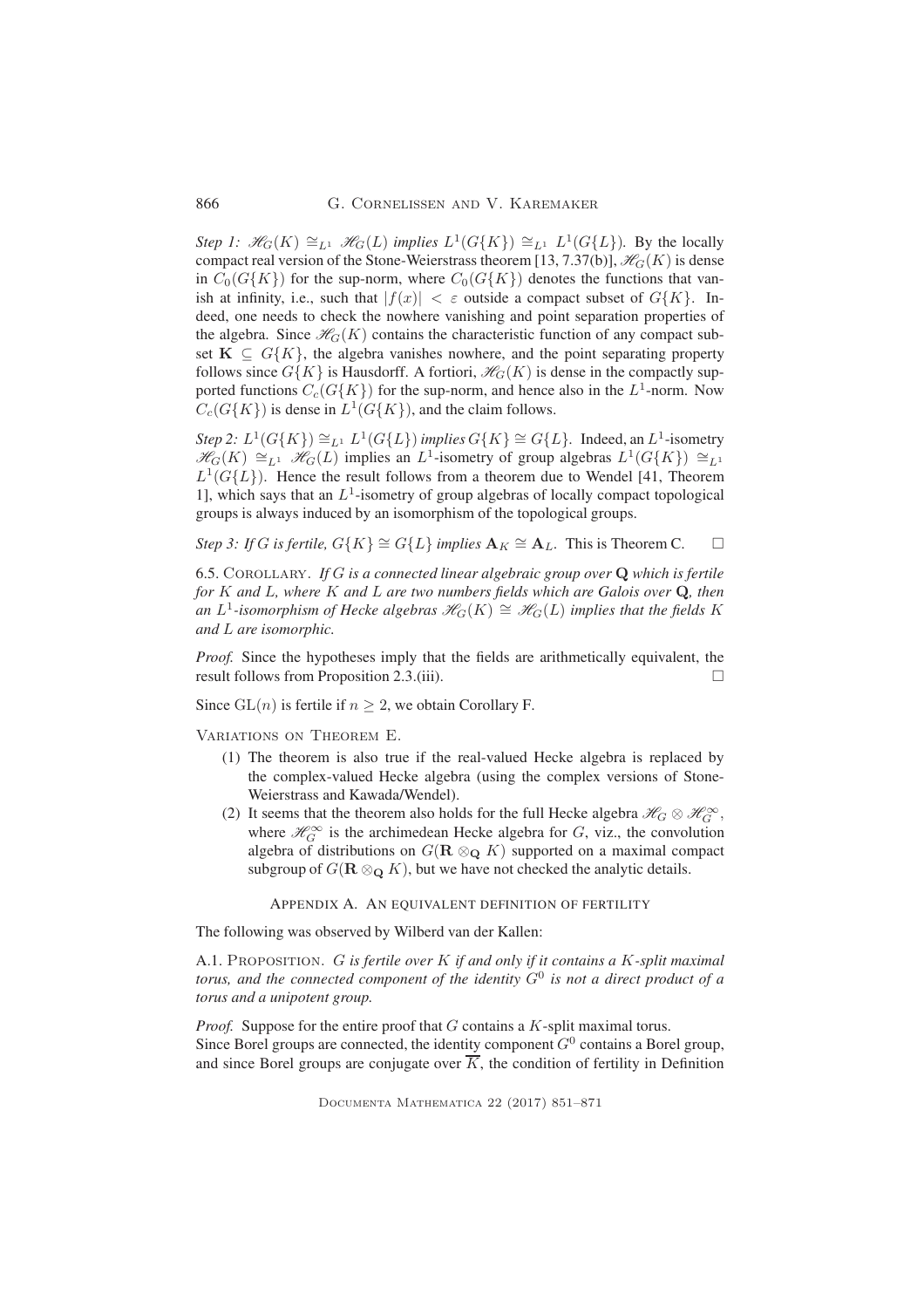3.2 is equivalent to  $G^0$  containing a Borel subgroup with non-trivial action of its torus T on the abelianization  $U^{\text{ab}}$  of its maximal unipotent subgroup U.

We claim that T acts non-trivially on  $U^{\text{ab}}$  if and only if T acts non-trivially on U. Hence, G is not fertile if and only if  $G^0$  contains a Borel subgroup in which the torus acts trivially on the unipotent part. If this happens, we conclude from the short exact sequence of algebraic groups

$$
1 \to R_u(G) \to G^0 \to S \to 1,
$$

where  $R_u(G)$  is the unipotent radical of G and S is a reductive group, that S has only trivial roots. The classification of reductive groups in characteristic zero implies that S is a torus, so  $R_u(G) = U$ ,  $S = T$ , and  $G^0$  is itself a Borel group  $T \times U$ , which is what we wanted to prove.

Let us now prove the claim. Since we are in characteristic zero and  $T$  is reductive, it is linearly reductive. Hence, by [7, Corollary A.8.11], T acts trivially on a connected algebraic group if and only if it acts trivially on its Lie algebra. Thus, it suffices to show that T acts non-trivially on  $\text{Lie}(U)$  if and only if it acts non-trivially on  $\text{Lie}(U^{\text{ab}})$ .

By linear reductivity,  $Lie(U^{ab})$  is a direct factor of  $\mathfrak{u} := Lie(U)$  as a T-module, so necessity is clear. For the converse, observe that since  $T$  acts via the adjoint representation, it preserves the lower central series  $u_0 := u$ ;  $u_i := [u, u_{i-1}](i \ge 1)$  of u. We will show that if T acts trivially on  $u/u_{j-1}$  for some  $j \ge 2$ , then it acts trivially on  $\mu/\mu_j$ . The result will then follow, since  $\text{Lie}(U^{\text{ab}}) = \mu/\mu_1$  and  $\mu/\mu_k = \mu$  for sufficiently large  $k$ , as  $\mu$  is nilpotent.

To prove our claim, we use that, by assumption,  $T$  acts trivially on the subalgebra  $u_{i-2}/u_{i-1}$  of  $u/u_{i-1}$ . The bracket  $[\cdot, \cdot]: u \times u_{i-2} \rightarrow u_{i-1}$  factors through to give a surjective  $T$ -equivariant map

$$
[\cdot,\cdot]:\mathfrak{u}/\mathfrak{u}_{j-1}\otimes\mathfrak{u}_{j-2}/\mathfrak{u}_{j-1}\to\mathfrak{u}_{j-1}/\mathfrak{u}_{j}.
$$

Hence, T acts trivially on  $u_{i-1}/u_i$ . By linear reductivity of T, the short exact sequence of  $T$ -modules

$$
0 \to \mathfrak{u}_{j-1}/\mathfrak{u}_j \to \mathfrak{u}/\mathfrak{u}_j \to \mathfrak{u}/\mathfrak{u}_{j-1} \to 0,
$$

splits, and we conclude that  $T$  acts trivially on the middle term, too.  $\Box$ 

#### APPENDIX B. ALTERNATIVE PROOF OF LEMMA 4.7

The following is an alternative proof of Lemma 4.7 using cohomological methods and providing some insight into the set of exceptional places. It was inspired by an answer by Bhargav Bhatt on mathoverflow.net/a/2231.

Let  $\mathscr{B} \subset \mathscr{G}$  denote any inclusion of smooth finite-type separated group schemes over the ring of S-integers  $\mathcal{O}_{K,S}$  for a suitable finite set of primes S, so that the generic fibre of  $\mathscr B$  is B and that of  $\mathscr G$  is G. By [1, Theorem 4.C], the fppf sheaf quotient  $\mathscr G/\mathscr B$ is a scheme over  $\mathcal{O}_{K,S}$ ; choose S such that it contains the (finitely many, cf. [10, Troisième partie, 9.6.1]) places where the special fibre of  $\mathscr{G}/\mathscr{B}$  is not proper. Since fppf quotients commute with base change, the generic fibre of  $\mathscr{G}/\mathscr{B}$  is  $G/B$ .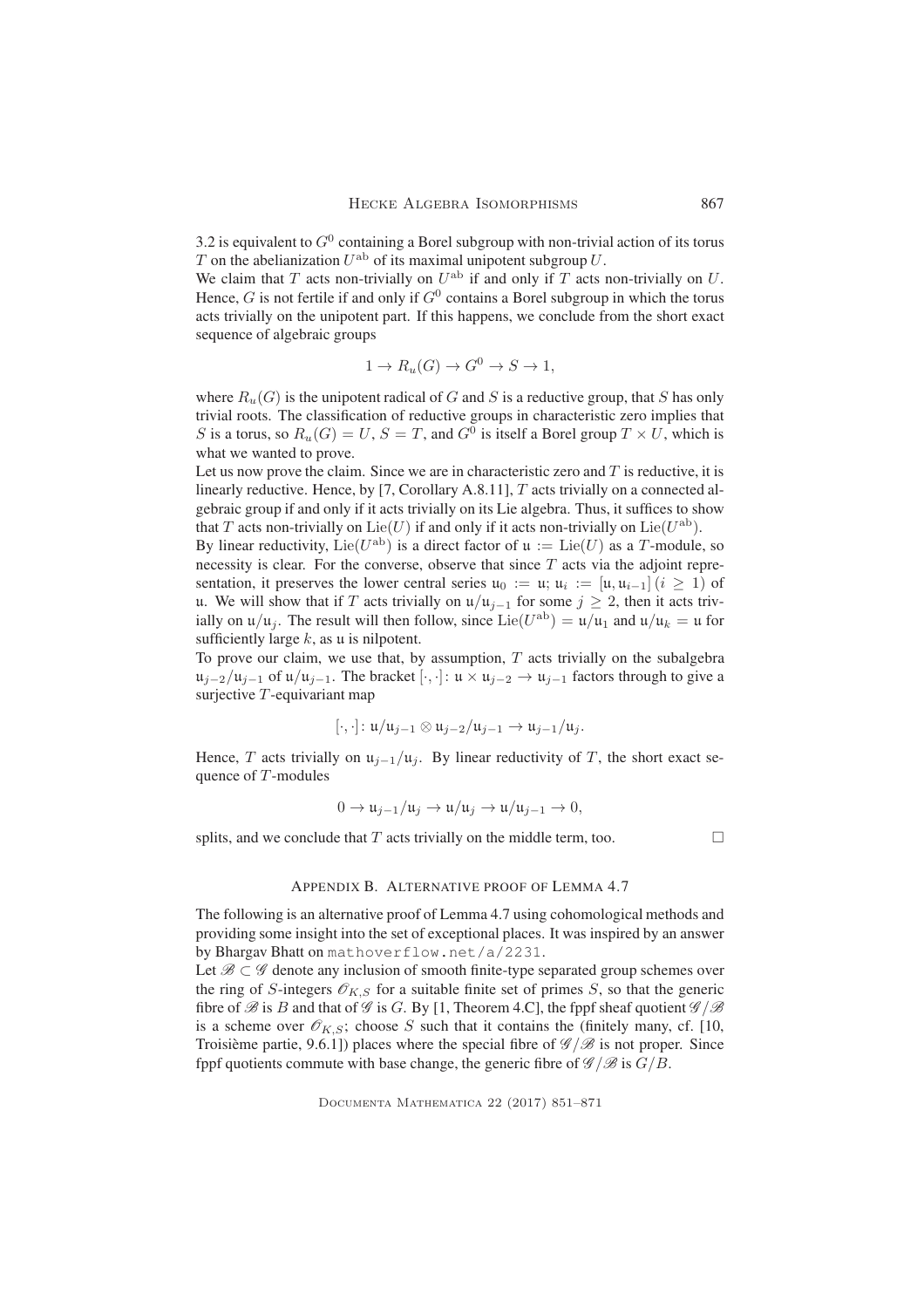We will show that for  $\mathfrak{p} \in M_{K,f}$  not contained in S, we have  $G(K_{\mathfrak{p}}) = B(K_{\mathfrak{p}})\mathscr{G}(\mathscr{O}_{\mathfrak{p}})$ . It suffices to show that

(10) 
$$
G(K_{\mathfrak{p}})/B(K_{\mathfrak{p}}) = \mathscr{G}(\mathscr{O}_{\mathfrak{p}})/\mathscr{B}(\mathscr{O}_{\mathfrak{p}})
$$

for all  $\mathfrak{p} \notin S$ . We will prove this by arguing that both sides of (10) equal  $(\mathscr{G}/\mathscr{B})(\mathscr{O}_{\mathfrak{p}})$ . First consider the long exact sequence in fppf-cohomology associated to the exact sequence

$$
1\to \mathscr{B} \to \mathscr{G} \to \mathscr{G}/\mathscr{B} \to 1
$$

of smooth group schemes (cf. [33, p. 151-152 and Theorem 6.5.10]), over  $M = K_{\mathfrak{p}}$ or  $M = \mathscr{O}_{\mathfrak{p}}$ :

$$
1 \to \mathcal{B}(M) \to \mathcal{G}(M) \to (\mathcal{G}/\mathcal{B})(M) \to H^1(M, \mathcal{B}) \to \dots
$$

To rewrite the left hand side of (10), we take  $M = K_{\mathfrak{p}}$ , so we are dealing with  $Gal(\overline{K}_{\mathfrak{p}}/K_{\mathfrak{p}})$ -cohomology. The short exact sequence

$$
1 \to U \to B \to T \to 1,
$$

for  $U$  a unipotent group and  $T$  a maximal  $K$ -split torus, induces a long exact sequence

$$
1 \to U(K_{\mathfrak{p}}) \to B(K_{\mathfrak{p}}) \to T(K_{\mathfrak{p}}) \to H^1(K_{\mathfrak{p}}, U) \to H^1(K_{\mathfrak{p}}, B) \to H^1(K_{\mathfrak{p}}, T)
$$
  

$$
\to \cdots
$$

Since T is split over K, hence split (and a fortiori quasisplit) over  $K_{\mathfrak{p}}$ , and  $K_{\mathfrak{p}}$  is a perfect field, applying [32, Lemma 2.4] yields  $H^1(K_{\mathfrak{p}},T) = 1$ . Moreover, since  $K_{\mathfrak{p}}$ has characteristic zero,  $H^1(K_p, U) = 1$  by [32, Lemma 2.7]. Thus, we find that

$$
H^1(K_{\mathfrak{p}},B) = 1.
$$

Hence,

$$
G(K_{\mathfrak{p}})/B(K_{\mathfrak{p}})=(G/B)(K_{\mathfrak{p}}).
$$

Since  $G/B$  is projective and  $\mathscr{G}/\mathscr{B}$  is proper, the valuative criterion of properness implies that

$$
(G/B)(K_{\mathfrak{p}})=(\mathscr{G}/\mathscr{B})(\mathscr{O}_{\mathfrak{p}}).
$$

For the right hand side of (10), we set  $M = \mathcal{O}_p$  and argue as in Step 3 of [33, Theorem 6.5.12]:  $H^1(\mathscr{O}_{\mathfrak{p}}, \mathscr{B})$  classifies  $\mathscr{B}$ -torsors over  $\mathscr{O}_{\mathfrak{p}}$ ; let  $\mathscr{T} \to \text{Spec } \mathscr{O}_{\mathfrak{p}}$  denote such a torsor. By Lang's theorem, its special fibre  $\mathcal{T}_p \to \text{Spec } \mathbf{F}_p$  over the finite residue field  $\mathbf{F}_p$  has a rational point. Since  $\mathscr{B}$  smooth, so is  $\mathscr{T}$ , so we can lift the rational point by Hensel's Lemma. Hence,  $\mathscr T$  is also trivial, so  $H^1(\mathscr O_{\mathfrak p},\mathscr B)=1$ . We conclude that

$$
(\mathscr{G}/\mathscr{B})(\mathscr{O}_{\mathfrak{p}})=\mathscr{G}(\mathscr{O}_{\mathfrak{p}})/\mathscr{B}(\mathscr{O}_{\mathfrak{p}}).
$$

# **REFERENCES**

- [1] Sivaramakrishna Anantharaman, *Schémas en groupes, espaces homogènes et espaces algébriques sur une base de dimension 1*, Sur les groupes algébriques, Bull. Soc. Math. France, Mém. vol. 33, Soc. Math. France, Paris, 1973, pp. 5–79.
- [2] Athanasios Angelakis and Peter Stevenhagen, *Imaginary quadratic fields with isomorphic abelian galois groups*, ANTS X: Proceedings of the Tenth Algorithmic Number Theory Symposium (eds. Everett W. Howe and Kiran S. Kedlaya), The Open Book Series, vol. 1, MSP, Berkeley, 2013, pp. 21–39.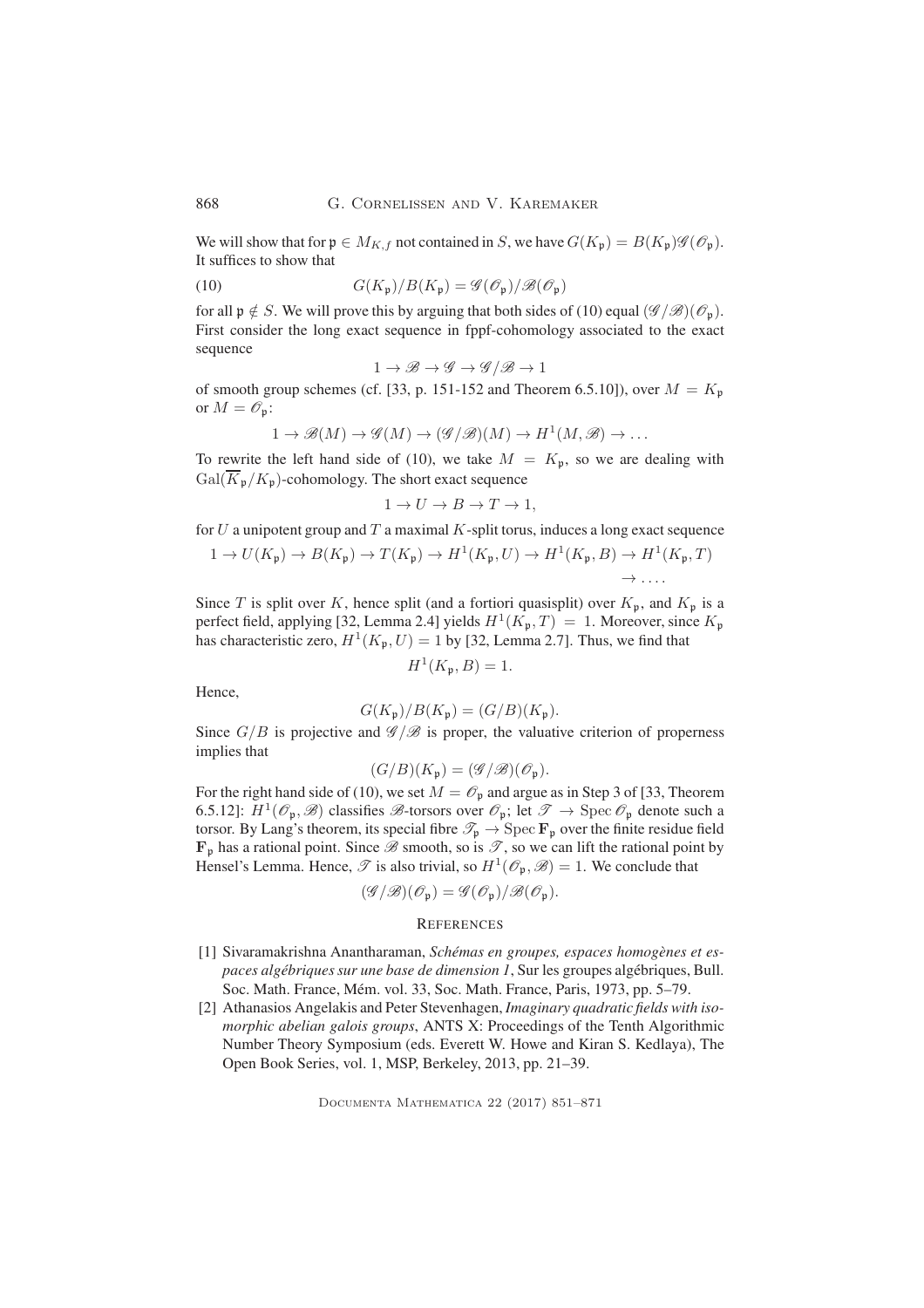- [3] Armand Borel, *Linear algebraic groups*, second ed., Graduate Texts in Mathematics, vol. 126, Springer-Verlag, New York, 1991.
- [4] Armand Borel and Jacques Tits, *Groupes réductifs*, Inst. Hautes Études Sci. Publ. Math. 27 (1965), pp. 55–150.
- [5] John W. S. Cassels, *Local Fields*, London Mathematical Society Student Texts, vol. 3, Cambridge University Press, Cambridge, 1986.
- [6] Yu Chen, *Isomorphisms of adjoint Chevalley groups over integral domains*, Trans. Amer. Math. Soc., 348 (1996), pp. 521–541.
- [7] Brian Conrad, Ofer Gabber, and Gopal Prasad, *Pseudo-reductive groups*, second ed., New Mathematical Monographs, vol. 26, Cambridge University Press, Cambridge, 2015.
- [8] Gunther Cornelissen and Matilde Marcolli, *Quantum statistical mechanics,* L*series and anabelian geometry*, arXiv:1009.0736, preprint (2010).
- [9] Fritz Gaßmann, *Bemerkungen zur Vorstehenden Arbeit von Hurwitz: Über Beziehungen zwischen den Primidealen eines algebraischen Körpers und den Substitutionen seiner Gruppen.*, Math. Z. 25 (1926), pp. 661(665)–675.
- [10] Alexander Grothendieck, *Éléments de géométrie algébrique. IV. Étude locale des schémas et des morphismes de schémas IV*, Inst. Hautes Études Sci. Publ. Math. 32 (1967).
- [11] Helmut Hasse, *Zahlentheorie*, Dritte berichtigte Auflage, Akademie-Verlag, Berlin, 1969.
- [12] Allen Hatcher, *Algebraic topology*, Cambridge University Press, Cambridge, 2002.
- [13] Edwin Hewitt and Karl Stromberg, *Real and abstract analysis*, third ed., Graduate Texts in Mathematics, vol. 25, Springer-Verlag, New York-Heidelberg, 1975.
- [14] Kenkichi Iwasawa, *On the rings of valuation vectors*, Ann. of Math. (2) 57 (1953), pp. 331–356.
- [15] Irving Kaplansky, *Fields and Rings*, Chicago Lectures in Mathematics, The University of Chicago Press, 1969.
- [16] Valentijn Karemaker, *Hecke algebras for*  $GL_n$  *over local fields*, Arch. d. Math. 107, nr. 4, pp. 341–353.
- [17] Yukiyosi Kawada, *On the group ring of a topological group*, Math. Japonicae 1  $(1948)$ , pp. 1–5.
- [18] Norbert Klingen, *Arithmetical similarities: Prime decomposition and finite group theory*, Oxford Mathematical Monographs, Oxford University Press, 1998.
- [19] Max-Albert Knus, Alexander Merkurjev, Markus Rost, and Jean-Pierre Tignol, *The book of involutions*, American Mathematical Society Colloquium Publications, vol. 44, American Mathematical Society, Providence, RI, 1998.
- [20] Keiichi Komatsu, *On adèle rings of arithmetically equivalent fields*, Acta Arith. 43 (1984), no. 2, pp. 93–95.
- [21] Manfred Lochter, *Arithmetische Ähnlichkeiten zwischen globalen Körpern positiver Characteristik*, Diplomarbeit Universität Köln (1989).
- [22] Oliver Lorscheid and Cecília Salgado, *Schemes as functors on topological rings*, J. Number Theory 159 (2016), pp. 193–201.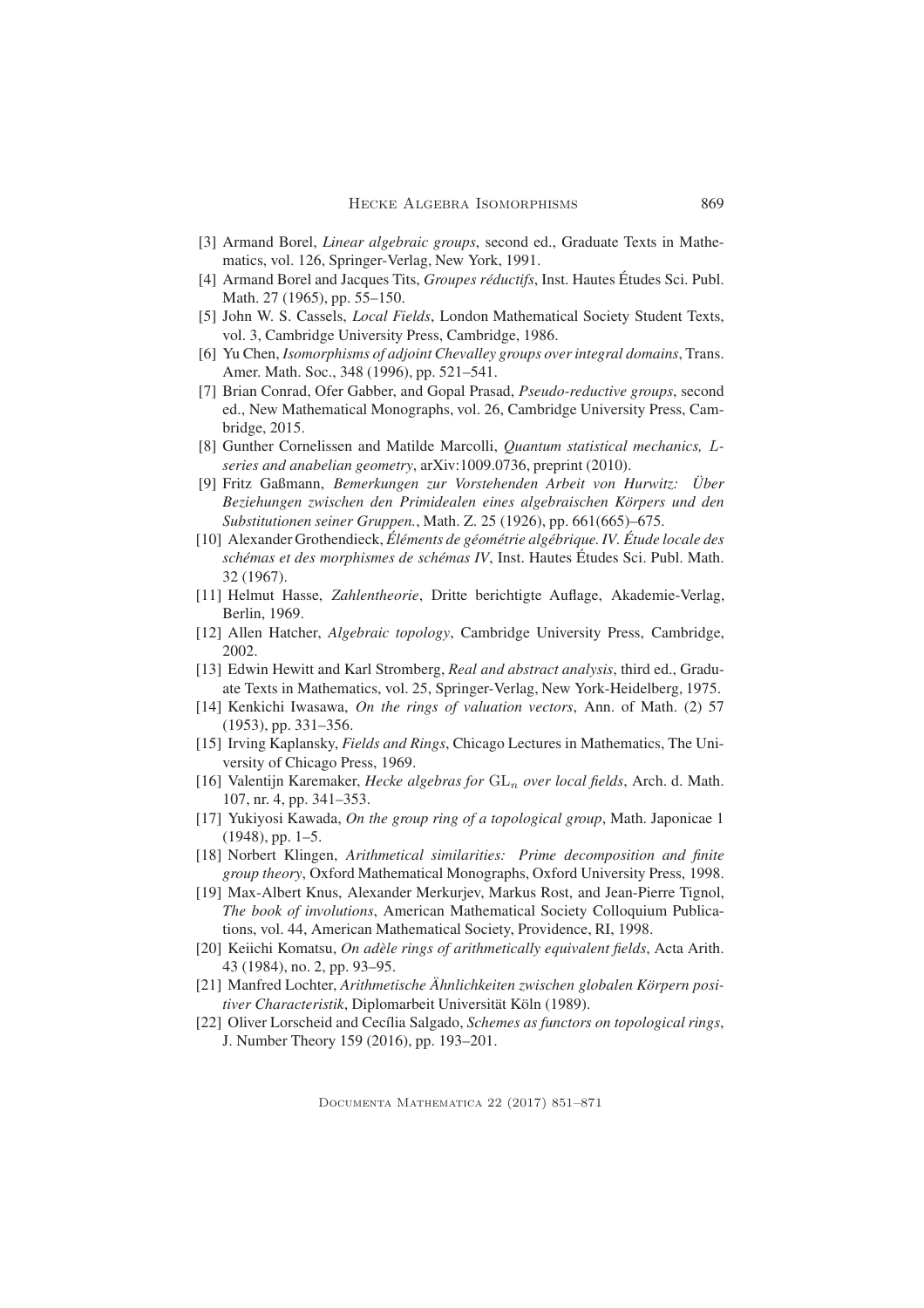- [23] William Massey, *Singular homology theory*, Graduate Texts in Mathematics vol. 70, Springer-Verlag, New York-Berlin, 1980.
- [24] James S. Milne, *Basic theory of affine group schemes*, 2012, available at www.jmilne.org/math/.
- [25] James S. Milne, *Lie Algebras, Algebraic Groups, and Lie Groups*, 2013, available at www.jmilne,org/math/.
- [26] Jürgen Neukirch, *Kennzeichnung der* p*-adischen und der endlichen algebraischen Zahlkörper*, Invent. Math. 6 (1969), pp. 296–314.
- [27] Jürgen Neukirch, Alexander Schmidt and Kay Wingberg, *Cohomology of Number Fields*, Grundl. Math. Wiss. vol. 323, Springer-Verlag, Berlin, 2000.
- [28] Joseph Oesterlé, *Nombres de Tamagawa et groupes unipotents en caractéristique* p, Invent. Math. 78 (1984), pp. 13–88.
- [29] Midori Onabe, *On the isomorphisms of the Galois groups of the maximal abelian extensions of imaginary quadratic fields*, Natur. Sci. Rep. Ochanomizu Univ. 27 (1976), no. 2, pp. 155–161, available from http://ci.nii.ac.jp.
- [30] Robert Perlis, *On the equation*  $\zeta_K(s) = \zeta_{K'}(s)$ , J. Number Theory 9 (1977), no. 3, pp. 342–360.
- [31] Vasilij M. Petechuk, *Automorphisms of matrix groups over commutative rings*, Mat. Sb. (N.S.) 117 (1982), pp. 534– 547.
- [32] Vladimir Platonov and Andrei Rapinchuk, *Algebraic groups and number theory*, Pure and Applied Mathematics, vol. 139, Academic Press, Inc., Boston, 1994.
- [33] Bjorn Poonen, *Rational points on varieties*, 2015, available at http://math.mit.edu/ poonen/.
- [34] Joseph J. Rotman, *An introduction to homological algebra*, second ed., Universitext, Springer, New York, 2009.
- [35] Jean-Pierre Serre, *Galois Cohomology*, Springer Monographs in Mathematics, Springer-Verlag, Berlin, 1997.
- [36] Otto Schreier and Bartel L. van der Waerden, *Die Automorphismen der projektiven Gruppen*, Abh. Math. Sem. Univ. Hamburg 9 (1928), pp. 303–322.
- [37] Carl Ludwig Siegel, *Generalization of Waring's problem to algebraic number fields*, Amer. J. Math. 66 (1944), pp. 122–136.
- [38] Tonny A. Springer, *Linear algebraic groups*, second ed., Progress in Mathematics, vol. 9, Birkhäuser Boston, Inc., Boston, 1998.
- [39] Kôji Uchida, *Isomorphisms of Galois groups*, J. Math. Soc. Japan 28 (1976), no. 4, pp. 617–620.
- [40] Steven Weintraub, *Fundamentals of algebraic topology*, Graduate Texts in Mathematics, vol. 270, Springer, New York, 2014.
- [41] James G. Wendel, *On isometric isomorphism of group algebras*, Pacific J. Math. 1 (1951), pp. 305–311.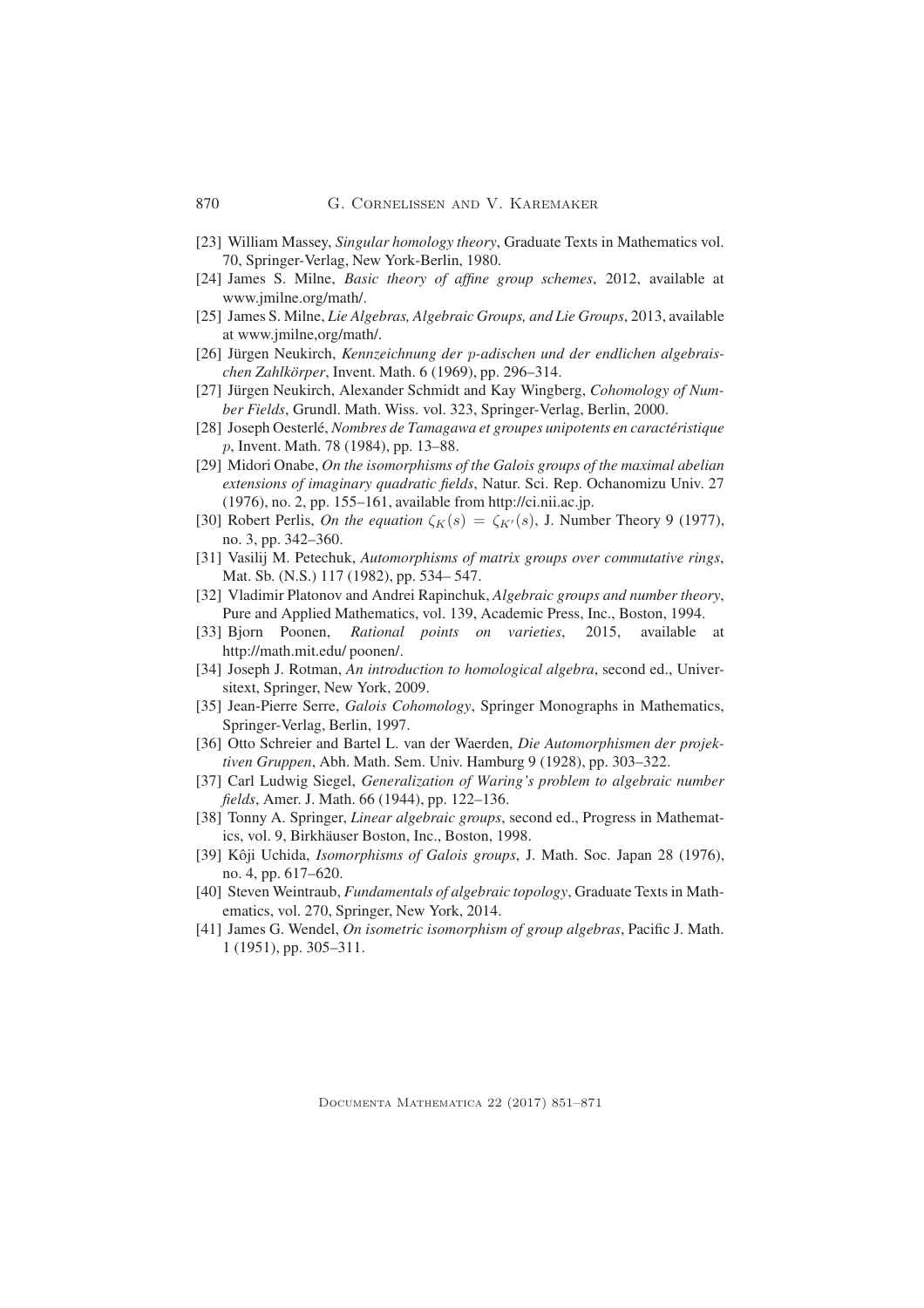Gunther Cornelissen Mathematisch Instituut Universiteit Utrecht Postbus 80.010 3508 TA Utrecht, Nederland g.cornelissen@uu.nl

Valentijn Karemaker Department of Mathematics University of Pennsylvania David Rittenhouse Labs 209 South 33rd Street Philadelphia, PA 19104-6395 U.S.A. vkarem@math.upenn.edu